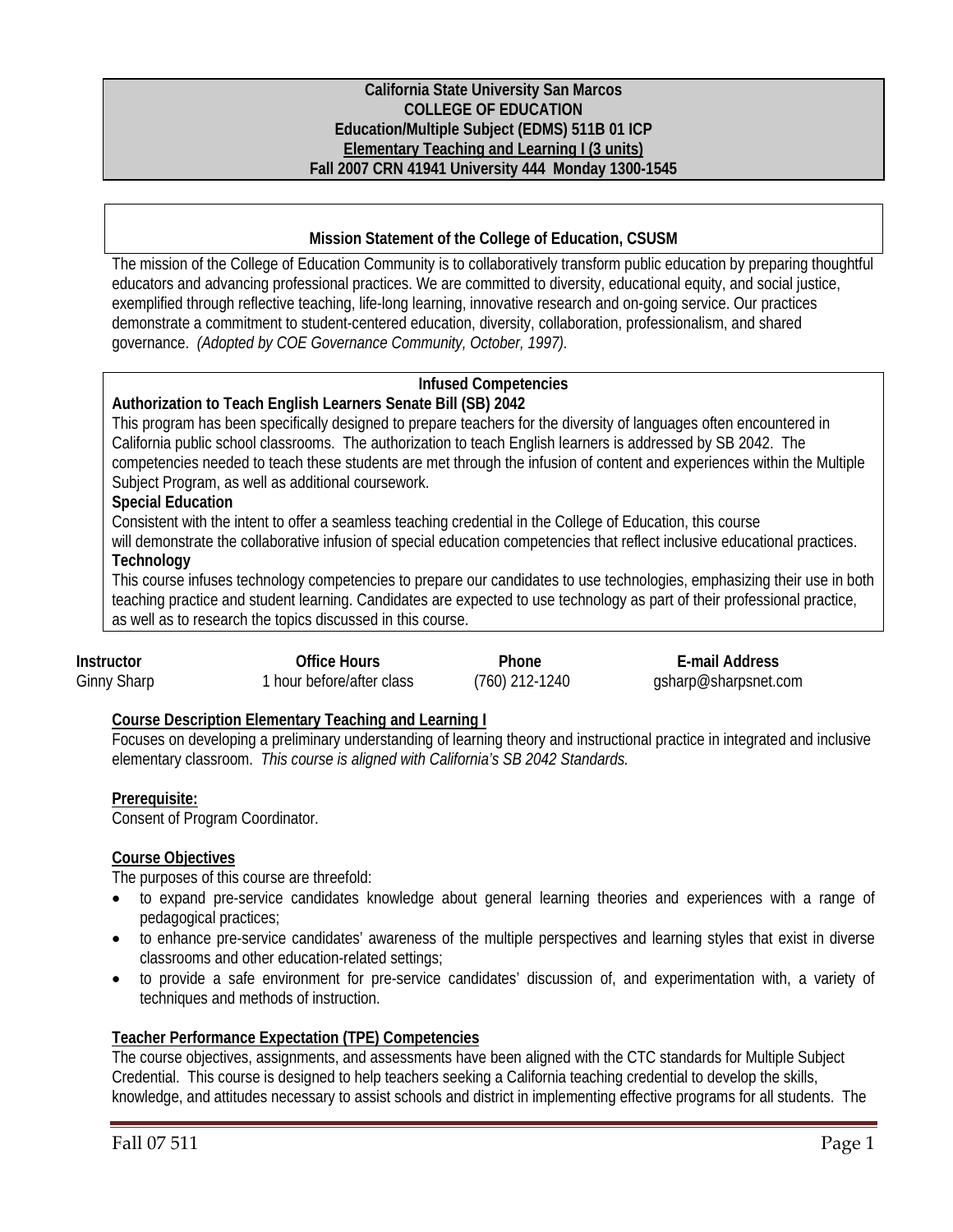successful candidate will be able to merge theory and practice in order to realize a comprehensive and extensive educational program for all students. You will be required to formally address the following TPE's in this course. TPE 6d – Engaging and supporting all learners (Student Study Team Assignment) TPE 9 – Instructional planning (long and short term goals)

## **Required Text**

- Grant, Carl. A. & Gillette, Maureen. (2005). *Learning to Teach Everybody's Children: Equity, Empowerment and Education that is Multicultural.* Thomson & Wadsworth.
- Tomlinson, Carol Ann. (1999). *The Differentiated Classroom: Responding to the needs of all learners.*  Alexandria, VA: Association for Supervision and Curriculum Development. (Available as an e-book online.)
- Turnbull A., Turnbull, R. & Wehmeyer, M.L. (2007). *Exceptional Lives: Special Education in Today's Schools, 5th Ed*. Upper Saddle River, New Jersey: Pearson, Merrill Prentice Hall.
- Villa, R. A. and Thousand, J. S. (2005). Creating an Inclusive School (2<sup>nd</sup> ed.). Alexandria, VA: Association for Supervision and Curriculum Development.
- Task Stream Electronic Portfolio, Must register and pay fee online prior to first class @ www.TaskStream.com (register for duration of credential program).

## **Recommended Texts**

• Stephen B. McCarney (2006) *Pre-referral Intervention Manual,* Hawthorne Educational Services

## **Authorization to Teach English Learners**

This credential program has been specifically designed to prepare teachers for the diversity of languages often encountered in California public school classrooms. The authorization to teach English learners is met through the infusion of content and experiences within the credential program, as well as additional coursework. Students successfully completing this program receive a credential with authorization to teach English learners. *(Approved by CCTC in SB 2042 Program Standards, August 02)*

## **Students with Disabilities Requiring Reasonable Accommodations**

Students with disabilities who require reasonable accommodations must be approved for services by providing appropriate and recent documentation to the Office of Disable Student Services (DSS). This office is located in Craven Hall 5205, and can be contacted by phone at (760) 750-4905, or TTY (760) 750-4909. Students authorized by DSS to receive reasonable accommodations should meet with me during office hours in order to ensure confidentiality.

## **All-University Writing Requirement:**

In keeping with the All-University Writing Requirement, all 3 unit courses must have a writing component of at least 2,500 words. This will be met through written reactions and reflections related to assigned readings/assignments.

## **Plagiarism**

As an educator, it is expected that each student will do his/her own work, and contribute equally to group projects and processes. Plagiarism or cheating is unacceptable under any circumstances. If you are in doubt about whether your work is paraphrased or plagiarized see the Plagiarism Prevention for Students website

http://library.csusm.edu/plagiarism/index.html. If there are questions about academic honesty, please consult the University catalog

## **CSUSM Academic Honesty Policy**

Students will be expected to adhere to standards of academic honesty and integrity, as outlined in the Student Academic Honesty Policy. All written work and oral assignments must be original work. All ideas/materials that are borrowed from other sources must have appropriate references to the original sources. Any quoted material should give credit to the source and be punctuated with quotation marks.

Students are responsible for honest completion of their work including examinations. There will be no tolerance for infractions. If you believe there has been an infraction by someone in the class, please bring it to the instructor's attention.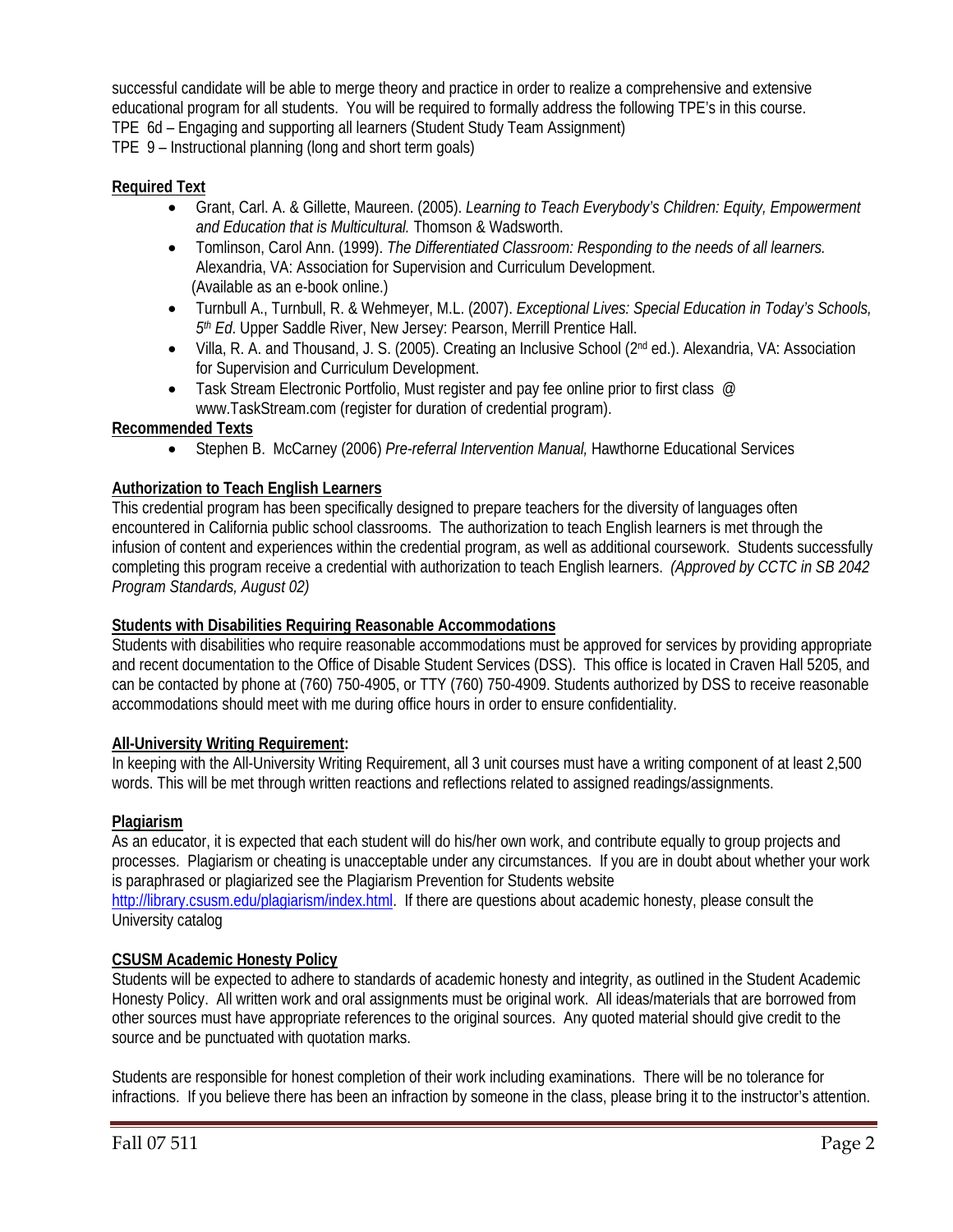The instructor reserves the right to discipline any student for academic dishonesty in accordance with the general rules and regulations of the university. Disciplinary action may include the lowering of grades and/or the assignment of a failing grade for an exam, assignment, or the class as a whole."

Incidents of Academic Dishonesty will be reported to the Dean of Students. Sanctions at the University level may include suspension or expulsion from the University.

## **Grading Policy**

All students will come prepared to class; readings and homework assignments are listed on the dates on which they are due.

All required work is expected to be on time. One grade level will be deducted for each class meeting for which it is late (e.g., an "A" assignment that is submitted one class session late will be marked down to a "B"). Unless prior instructor approval is secured, assignments will not be accepted three class sessions after which they are due. Exceptions will be handled on a case-by-case basis, as determined by the instructor. All work can be re-submitted for a higher grade with 5 points deducted: 20 point paper deducted to 15, 15 point paper deducted to 10.

All students will use Times Roman 12 fonts and double spaced on all written work. It is expected that students will proofread and edit their assignments prior to submission. Students will ensure that the text is error-free (grammar, spelling), and ideas are logically and concisely presented. The assignment's grade will be negatively affected as a result of this oversight. Each written assignment will be graded approximately 80% on content and context (detail, logic, synthesis of information, depth of analysis, etc.), and 20% on mechanics (grammar, syntax, spelling, format, uniformity of citation, etc.). All citations, where appropriate, will use American Psychological Association (APA) format. Consult American Psychological Association (APA) Manual, 5<sup>th</sup> edition for citation guidance. There is a requirement of at least 2500 written words for completion of the written assignments.

Grading will also include a component of "professional demeanor." Students will conduct themselves in ways that are generally expected of those who are entering the education profession. This includes but is not limited to:

- On-time arrival to all class sessions;
- Advance preparation of readings and timely submission of assignments;
- Respectful participation in all settings (e.g., whole group, small group, in/outside of class);
- Carefully considered, culturally aware approaches to solution-finding.

| <b>Course Assignments</b> |
|---------------------------|

| Classroom management          | 15 points                                                                                             |
|-------------------------------|-------------------------------------------------------------------------------------------------------|
| <b>Student Study Team</b>     | 20 points                                                                                             |
| Observation of a student      | 15 points                                                                                             |
| <b>Experiencing diversity</b> | 15 points                                                                                             |
| Lesson Plan                   | 20 points                                                                                             |
| Presentation of lesson plan   | 5 points                                                                                              |
| Task stream (2 TPE's)         | 10 Points                                                                                             |
|                               | Mister a colonense entre la característica en la característica en la característica el característic |

Note assignments are due whether or not you are present in class that day.

#### **Grading Scale**

| $A = 93 - 100$ | $B+=86-89$    | $C_{\pm} = 77 - 79$ |           |                    |
|----------------|---------------|---------------------|-----------|--------------------|
| $A = 90-92$    | B=83-86       | $C = 73-76$         | $D=60-69$ | $F = 59$ or lower. |
|                | $B = 80 - 82$ | $C - 70 - 72$       |           |                    |

**If you do not earn a C+ or higher in this course - you must repeat the course to earn your credential.** 

**While this syllabus is carefully planned, it may be modified at any time in response to the needs and interests of the class.**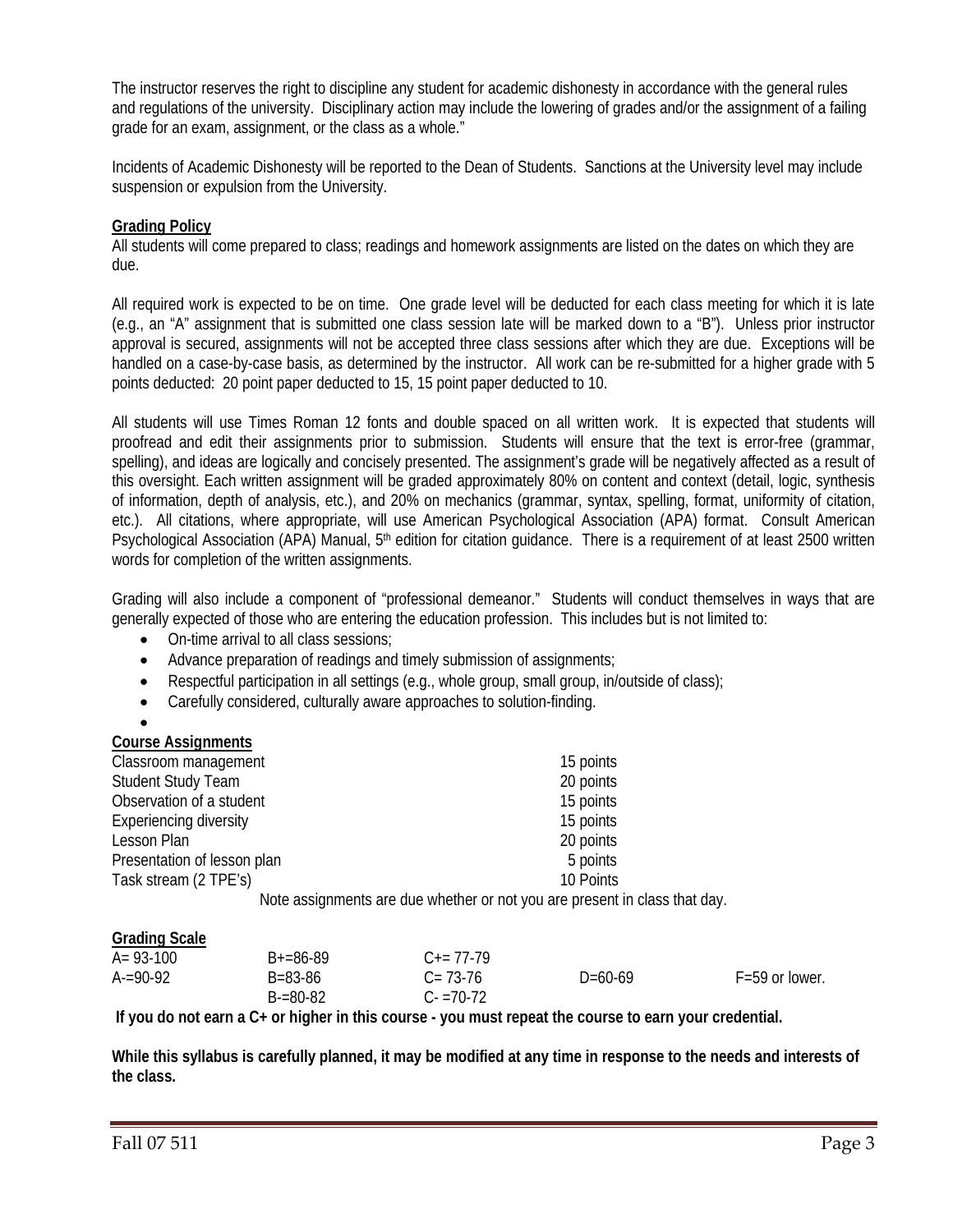## **College of Education Attendance Policy**

Due to the dynamic and interactive nature of courses in the College Of Education, all students are expected to attend all classes and participate actively. Should the student have extenuating circumstances, s/heshould contact the instructor as soon as possible. (*adopted by the COE Governance Community, December, 1997).* **Notification of absences does not allow students to assume they are automatically excused from class or making up missed class.** 

At minimum, a student must attend more than 80% of class time, or s/he may not receive a passing grade for the course at the discretion of the instructor. If a student misses two class sessions they may not be able to receive a grade higher than a "C" or if they are late or leave early for more than three sessions, the highest possible grade earned will be a "C". Any combination of the two students will not receive a grade higher than a C. **If you miss class where group work is being conducted you will have 5 points deducted from your grade on that project.**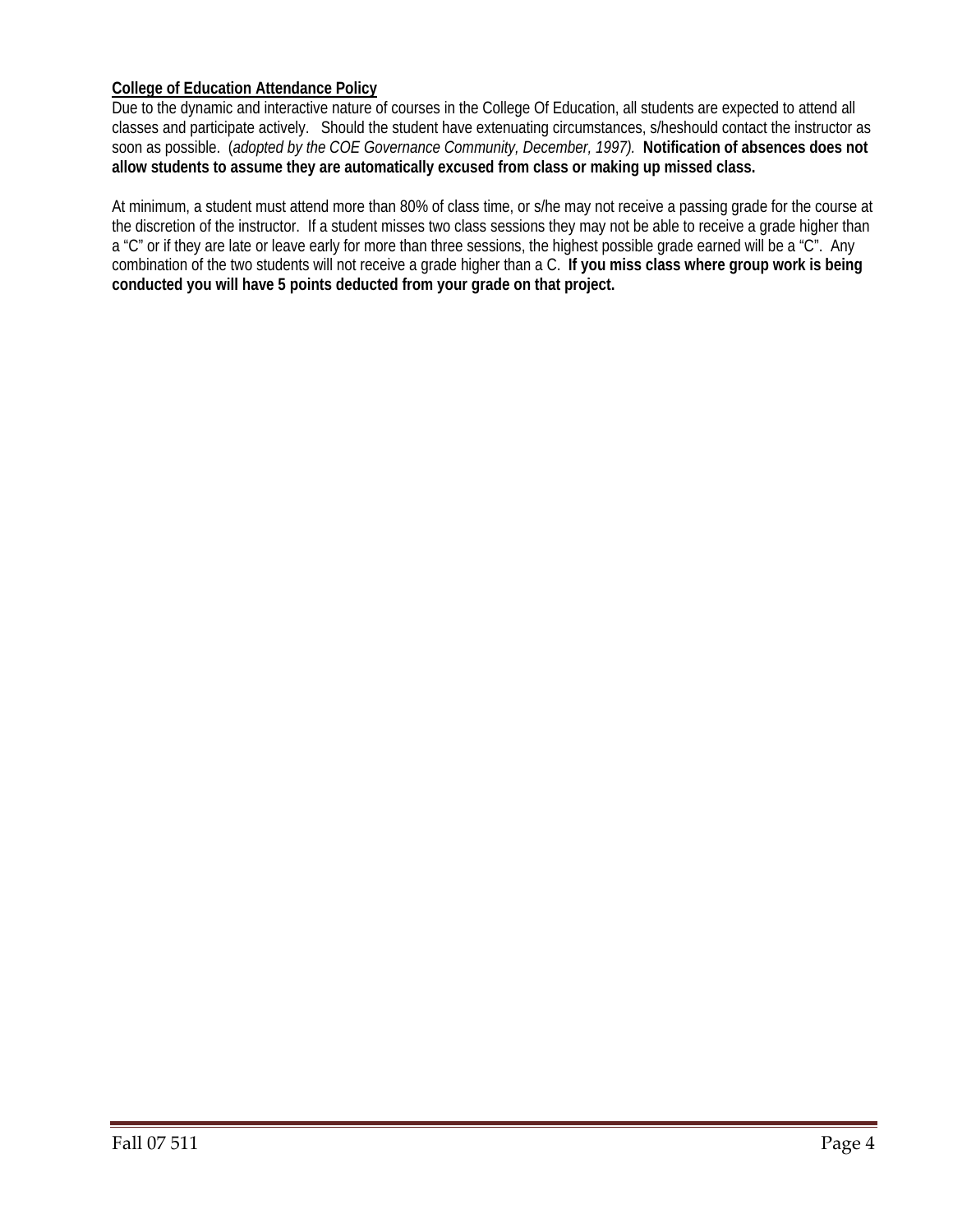| PART 1:<br><b>LANGUAGE STRUCTURE AND</b><br>FIRST- AND SECOND-LANGUAGE<br><b>DEVELOPMENT</b>                                                       | <b>PART 2:</b><br><b>METHODOLOGY OF BILINGUAL</b><br><b>ENGLISH LANGUAGE</b><br>DEVELOPMENT, AND CONTENT<br><b>INSTRUCTION</b>    | <b>PART 3:</b><br><b>CULTURE AND</b><br><b>CULTURAL DIVERSITY</b>                                   |  |
|----------------------------------------------------------------------------------------------------------------------------------------------------|-----------------------------------------------------------------------------------------------------------------------------------|-----------------------------------------------------------------------------------------------------|--|
| I. Language Structure and Use:<br><b>Universals and Differences</b><br>(including the structure of English)                                        | I. Theories and Methods of<br><b>Bilingual Education</b>                                                                          | I. The Nature of Culture                                                                            |  |
| The sound systems of language<br>А.<br>(phonology)                                                                                                 | А.<br>Foundations                                                                                                                 | А.<br>Definitions of culture                                                                        |  |
| <b>B.</b> Word formation (morphology)                                                                                                              | Organizational models: What works<br>В.<br>for whom?                                                                              | В.<br>Perceptions of culture                                                                        |  |
| Syntax<br>C.                                                                                                                                       | C.<br>Instructional strategies                                                                                                    | C.<br>Intra-group differences (e.g., ethnicity,<br>race, generations, and micro-cultures)           |  |
| <b>D.</b> Word meaning (semantics)                                                                                                                 | II. Theories and Methods for Instruction<br>In and Through English                                                                | Physical geography and its effects on<br>D.<br>culture                                              |  |
| Е.<br>Language in context                                                                                                                          | Teacher delivery for both English<br>А.<br>language development and content<br>instruction                                        | Cultural congruence<br>Е.                                                                           |  |
| Written discourse<br>F.                                                                                                                            | Approaches with a focus on English<br>В.<br>language development                                                                  | II. Manifestations of Culture: Learning<br><b>About Students</b>                                    |  |
| Oral discourse<br>G.                                                                                                                               | Approaches with a focus on content<br>C.<br>area instruction (specially designed<br>academic instruction delivered in<br>English) | What teachers should learn about their<br>А.<br>students                                            |  |
| Nonverbal communication<br>Н.                                                                                                                      | Working with paraprofessionals<br>D.                                                                                              | <b>B.</b> How teachers can learn about their<br>students                                            |  |
| Language Change<br>L.                                                                                                                              |                                                                                                                                   | C. How teachers can use what they learn<br>about their students (culturally<br>responsive pedagogy) |  |
| II. Theories and Factors in First- and<br><b>Second-Language Development</b>                                                                       | III. Language and Content Area<br><b>Assessment</b>                                                                               | <b>III. Cultural Contact</b>                                                                        |  |
| Historical and current theories and<br>А.<br>models of language analysis that have<br>implications for second-language<br>development and pedagogy | Purpose<br>А.                                                                                                                     | Concepts of cultural contact                                                                        |  |
| <b>B.</b> Psychological factors affecting first- and<br>second-language development                                                                | Methods<br>В.                                                                                                                     | В.<br>Stages of individual cultural contact                                                         |  |
| Socio-cultural factors affecting first- and<br>C.<br>second-language development                                                                   | <b>C.</b> State mandates                                                                                                          | C. The dynamics of prejudice                                                                        |  |
| Pedagogical factors affecting first- and<br>D.<br>second-language development                                                                      | Limitations of assessment<br>D.                                                                                                   | Strategies for conflict resolution<br>D.                                                            |  |
| Political factors affecting first- and<br>Е.<br>second-language development                                                                        | Е.<br><b>Technical concepts</b>                                                                                                   | IV. Cultural Diversity in U.S. and CA                                                               |  |
|                                                                                                                                                    |                                                                                                                                   | <b>Historical perspectives</b><br>А.                                                                |  |
|                                                                                                                                                    |                                                                                                                                   | Demography<br>В.                                                                                    |  |
|                                                                                                                                                    |                                                                                                                                   | Migration and immigration<br>C.                                                                     |  |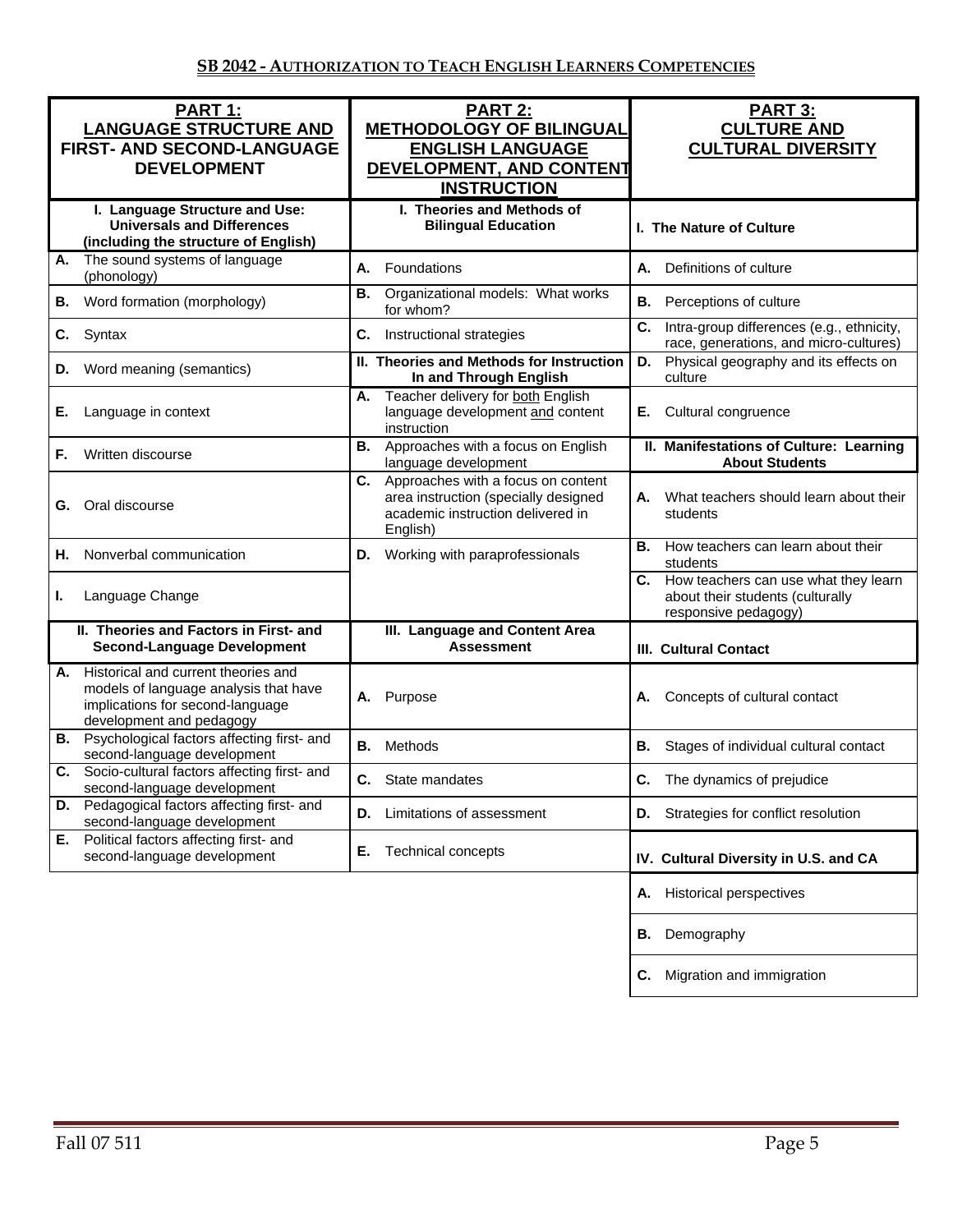## **Differentiated Lesson Plan 20 points**

**Learner Objectives:** Teacher candidates will be able to design a lesson that differentiates content, process and product to maximize learning for students with diverse needs.

**Assessment:** In groups of 3-4 teacher candidates will write a universal lesson plan that differentiates content, process, and product for students learning English, students that are accelerated learners, and students with special needs.

**Preparation:** Before beginning assignment teacher candidates read the following resources and demonstrate the ability to complete the prerequisite skills.

| <b>Resources</b>                                                                                                                                                                                | Title and necessary information:                                                                   |  |                                                                                        |
|-------------------------------------------------------------------------------------------------------------------------------------------------------------------------------------------------|----------------------------------------------------------------------------------------------------|--|----------------------------------------------------------------------------------------|
| <b>Textbooks</b>                                                                                                                                                                                | Grant, Carl. A. & Gillette, Maureen. (2005). Learning to Teach Everybody's                         |  |                                                                                        |
|                                                                                                                                                                                                 | Children: Equity, Empowerment and Education that is Multicultural. Thomson &                       |  |                                                                                        |
|                                                                                                                                                                                                 | Wadsworth.                                                                                         |  |                                                                                        |
|                                                                                                                                                                                                 | Chapter 5                                                                                          |  |                                                                                        |
|                                                                                                                                                                                                 | Turnbull A., Turnbull, R. & Wehmeyer, M.L. (2007). Exceptional Lives: Special Education in Today's |  |                                                                                        |
|                                                                                                                                                                                                 | Schools, 5th Ed. Upper Saddle River, New Jersey: Pearson, Merrill Prentice Hall.                   |  |                                                                                        |
|                                                                                                                                                                                                 | Villa, R. A. and Thousand, J. S. (2005). Creating an Inclusive School (2 <sup>nd</sup> ed.).       |  |                                                                                        |
|                                                                                                                                                                                                 | Alexandria, VA: Association for Supervision and Curriculum Development.                            |  |                                                                                        |
|                                                                                                                                                                                                 | Chapters 6 & 7                                                                                     |  |                                                                                        |
| <b>Other Resources</b>                                                                                                                                                                          | Choate, J. S. (2000) Successful inclusive teaching $(3^{rd}$ ed.). Needham, MA: Allyn & Bacon.     |  |                                                                                        |
|                                                                                                                                                                                                 | Chapters16                                                                                         |  |                                                                                        |
| McCarney, Stephen (2006) Pre-referral Intervention Manual, Hawthorn Educational Services, Inc<br>Pierangelo, Roger, & Giuliani, George A. (2001). What Every Teacher Should Know about Students |                                                                                                    |  |                                                                                        |
|                                                                                                                                                                                                 |                                                                                                    |  | with Special Needs: Promoting Success in the classroom. Champaign, IL: Research press. |

## **Prerequisite skills:**

- Teacher candidates are able to write a lesson plan using the COE lesson format.
- Teacher candidates are able to differentiate curriculum and instruction based on content, process, and product
- Teacher candidates are able to use information about students' readiness range (skills, reading, thinking & information), learning profiles, interests, talents, and culture to differentiate curriculum and instruction (Tomlinson, 1999).
- Teacher candidates are able to identify strategies to meet the needs of:
	- o Students learning English (including differentiation for Beginning, Intermediate, and Advanced levels)
	- o Student that are accelerated learners as referred to by Piergangelo & Giuliani (2001)
	- o Students that need special education support under IDEA &/or ADA as referred to by Choate (2000), Grant & Gillette (2005), Piergangelo & Giuliani (2001), Turnbull, Turnbull & Wehmeyer (2007). and Villa & Thousand (1995)

## **Task Guidelines**

- 1. Design a lesson plan using COE lesson format.
- 2. Describe what you know about the learners and their context in detail. When describing students that are learning English and their levels of language acquisition, students that are accelerated learners, and students that need special education supports under IDEA &/or ADA include, readiness range (skills, reading, thinking & information), learning profiles, interests, talents, and culture for all students.
- 3. Design a differentiated lesson plan. Consider the lesson you are revising, what content, process and products does the lesson incorporate? How could you revise the lesson to differentiate the content, process, or product for your students learning English, for your accelerated learners and your students with special needs?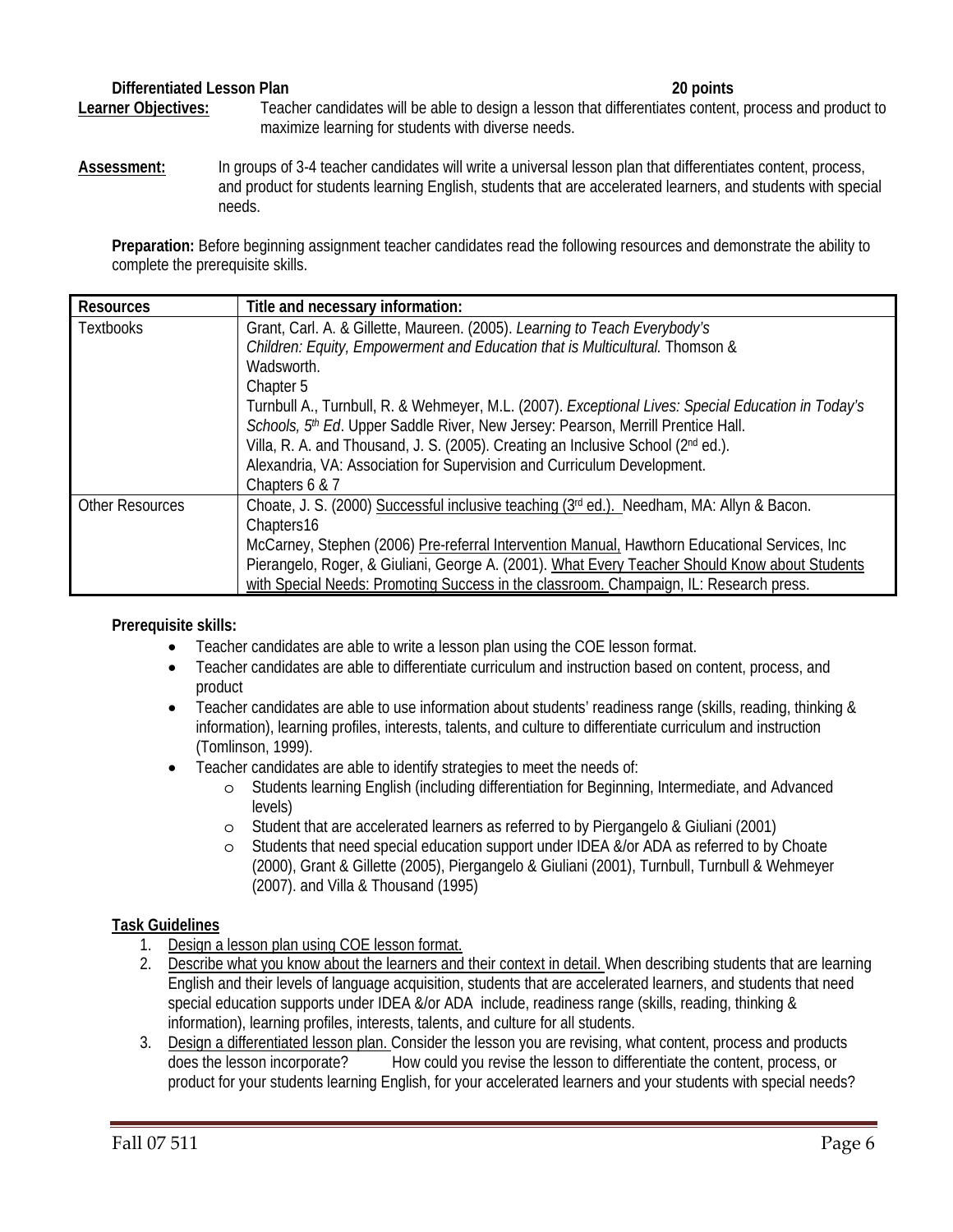Address their individual needs based on their readiness (skills, reading, thinking & information), learning profile, interests, talents, and culture.

4. Plan Implementation. Accommodations need to be provided with dignity. All students need to feel comfortable and supported to maximize learning. What will you do to create an environment so the whole community values differentiation?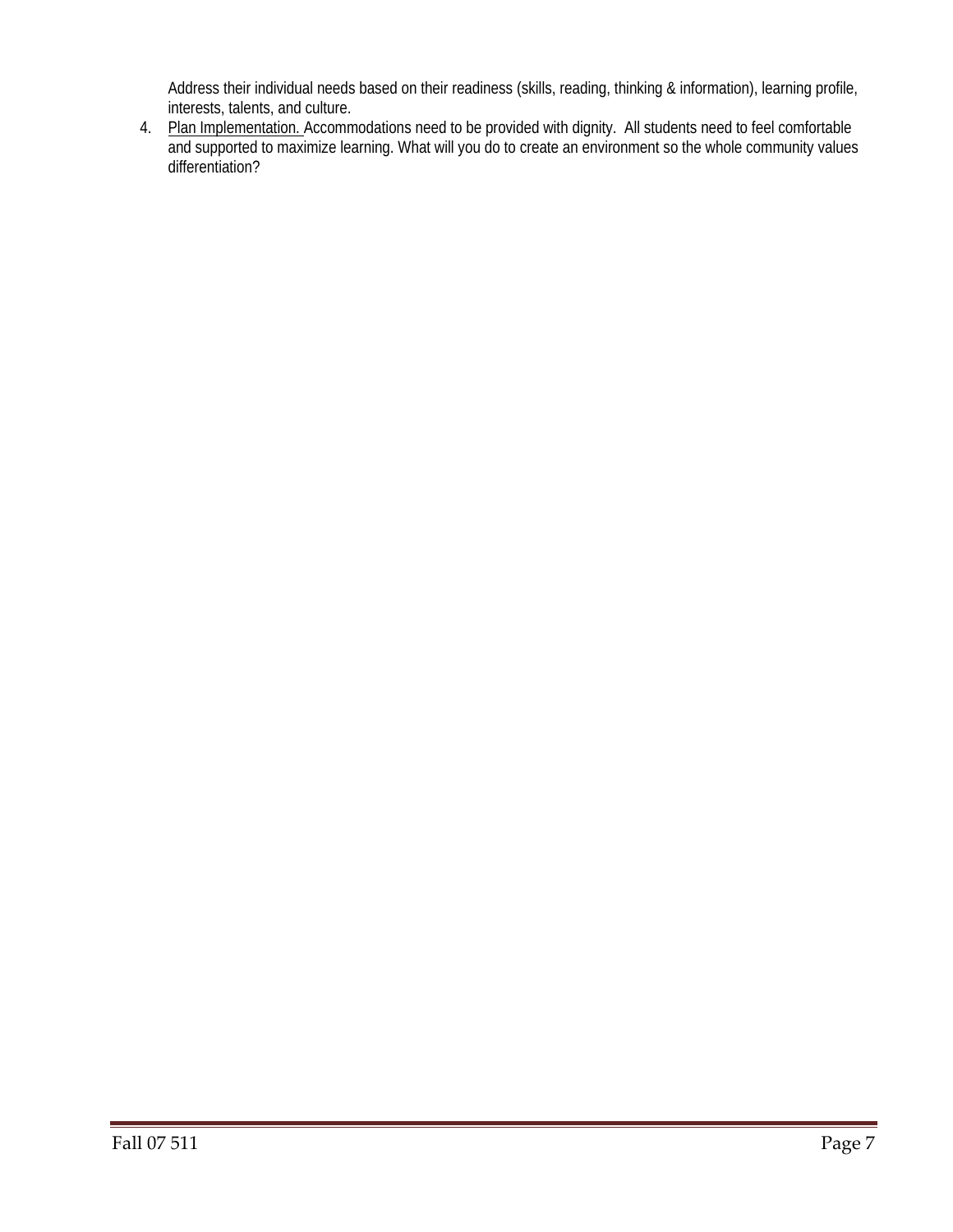## **I. CONSIDERATIONS BEFORE THE LESSON**

## **Facts about the Learners**

Who are my students and how do they learn?

What forms of communication do my students use?

## **Content/Context**

Content area(s) or discipline(s) Grade level(s) Content standards addressed Lesson's Objectives Prior knowledge and skills

## **Product/Assessments**

In what varied authentic ways will students demonstrate accomplishment of the objectives? What criteria will you use to judge students' success for each objective?

## **Management/Discipline Considerations**

What materials and resources are needed? How will you incorporate technology? How will you handle the room arrangement? How will you handle student grouping? How will you handle student transitions and misbehavior?

## **II. OPENING THE LESSON/** *INTO*

Anticipatory Set - How will you motivate and focus students?

## **III. PROCESS/STEPS OF INTRUCTION/** *THROUGH*

## **A. Teacher Input**

- 1. How will you describe and model skills?
- 2. How will you provide examples and non-examples?
- 3. How will teach to the objective(s)?
- 4. How will you actively involve all students?
- 5. What will the teacher do?
- 6. What will the student do?

## **B. Guided Practice**

- 1. How will students practice alone?
- 2. How will you check for understanding?
- 3. What will your interventions consist of if the objectives are not being met?

## **C. Independent Practice/Formative Assessment**

What benchmark criteria will you look for to assess if students are meeting the objectives?

## **D. Closure/Summative Assessment**

 How will you have students summarize their learning? How will you assess students have met the objectives?

## **IV. AFTER THE LESSON/***BEYOND*

## **A. Transfer**

How will your structure opportunities for students to continue practice and transfer learning?

## **B. Reflection**

- 1. What went well in the lesson and was it relevant and worthwhile?
- 1. What evidence do you have that the lesson went well?
- 2. What changes will you make to enhance learning?
- 3. What benefits do these changes have for the students and your effectiveness as a teacher?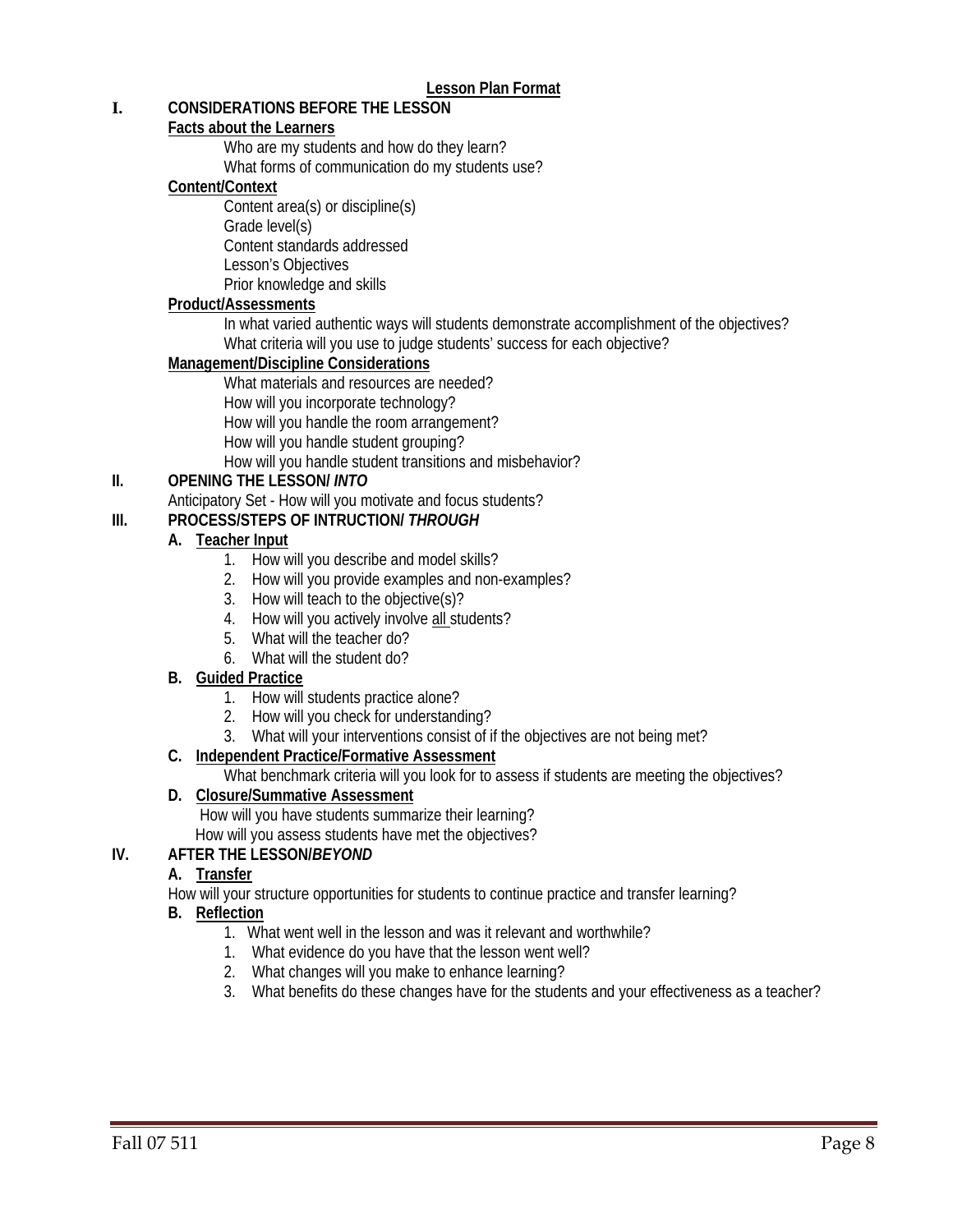# **Universal Backwards Lesson Design**

|                                | WHAT?                                                                                                                                                                                                                                                                                                                                                                                                                                                                                                                                                                                                                         |  |
|--------------------------------|-------------------------------------------------------------------------------------------------------------------------------------------------------------------------------------------------------------------------------------------------------------------------------------------------------------------------------------------------------------------------------------------------------------------------------------------------------------------------------------------------------------------------------------------------------------------------------------------------------------------------------|--|
| <b>BEFORE</b><br><b>LESSON</b> | Facts about the learner<br>Content/Context<br>Product/Assessment<br>Management/Discipline considerations                                                                                                                                                                                                                                                                                                                                                                                                                                                                                                                      |  |
|                                | $\mathsf{I}$<br>N<br>Τ<br>Anticipatory set<br>0                                                                                                                                                                                                                                                                                                                                                                                                                                                                                                                                                                               |  |
| <b>DURING</b><br><b>LESSON</b> | Teacher Input<br><b>Direct Instruction</b><br>$\circ$<br>Modeling<br>$\circ$<br>Exemplars/Non-Exemplars<br>Demonstration<br>$\blacksquare$<br>T<br>$\overline{H}$<br><b>Guided Practice/Progress Modeling</b><br>$\mathsf{R}$<br>Scaffolds and Supports<br>$\circ$<br>$\overline{O}$<br>Monitor and Adjust, if needed<br>$\circ$<br>U<br>Check for understanding<br>$\circ$<br>G<br>$\overline{H}$<br>Independent Practice/Formative Assessment<br>Benchmark Criteria for Assessment<br>$\circ$<br><b>Closure/Summative Assessment</b><br>Students summarize learning<br>$\circ$<br>Check that objectives were met<br>$\circ$ |  |
|                                | Β<br>Transfer<br>E<br><b>Extension Activities</b><br>$\circ$<br>Υ<br>Research Projects<br>٠<br>$\overline{O}$<br>Home Fun<br>$\blacksquare$<br>$\mathsf{N}$<br><b>Enrichment Activities</b><br>D                                                                                                                                                                                                                                                                                                                                                                                                                              |  |
| <b>AFTER</b><br><b>LESSON</b>  | Reflection<br>Successes to repeat<br>$\circ$<br>Revisions to make<br>$\circ$                                                                                                                                                                                                                                                                                                                                                                                                                                                                                                                                                  |  |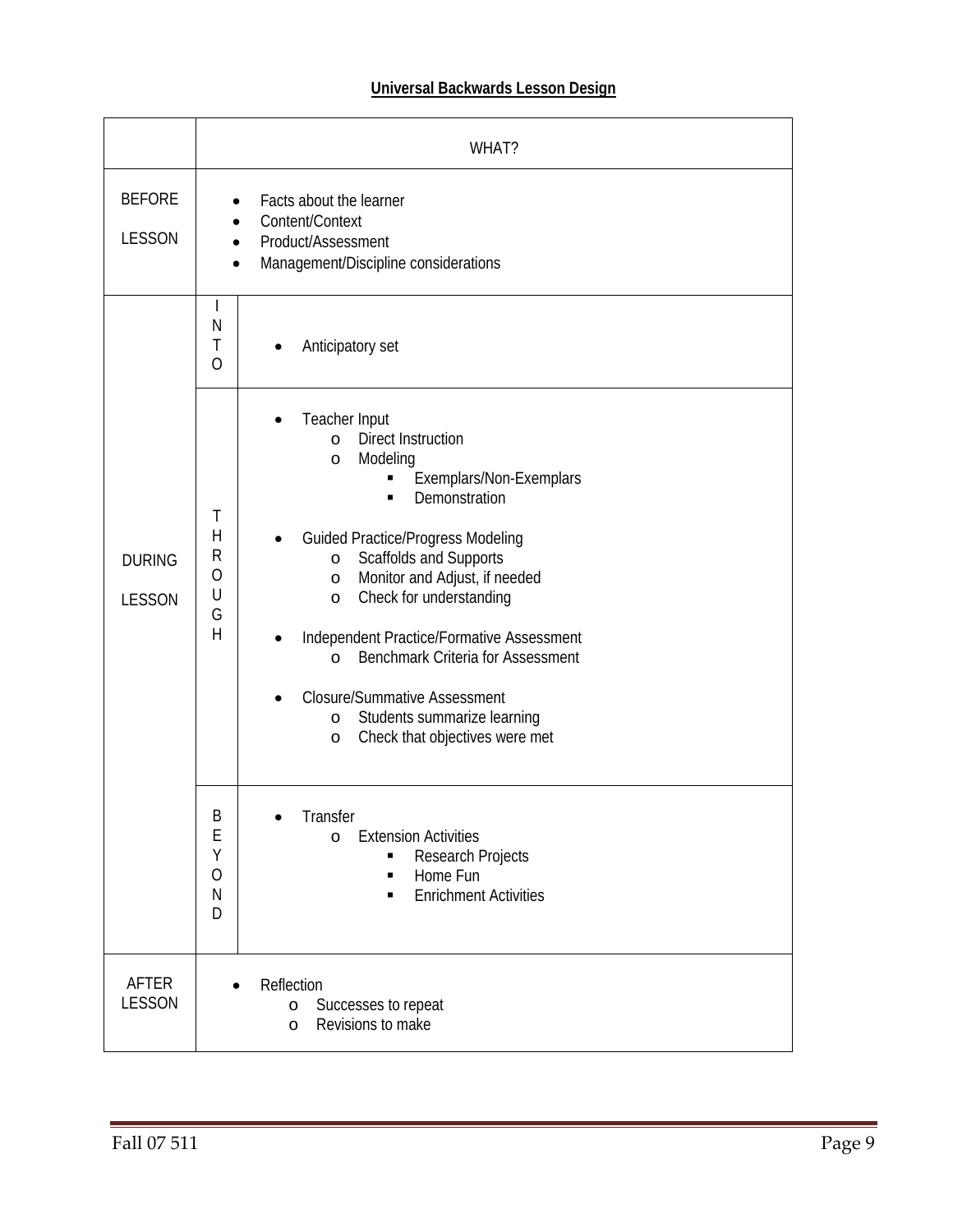# **Differentiated Lesson Plan Graphic Organizer**

| <b>Students With Special Needs, GATE, and EL</b> |  |
|--------------------------------------------------|--|
| Student identification: explanation              |  |
| of the students abilities and                    |  |
| challenges                                       |  |
| Identified content that is different             |  |
| for this student                                 |  |
|                                                  |  |
| Different strategies to be used                  |  |
|                                                  |  |
| Different assessment                             |  |
|                                                  |  |

# **Students with Special Needs, GATE, and EL**

#### **Differentiated Lesson Plan Rubric**

| <b>Elements</b>                                           | <b>Beginning to Meet</b><br><b>Expectations</b><br>1 point                                                                                          | Approaching<br><b>Expectations</b><br>2 points                                                                                                       | <b>Meets Expectations</b><br>4 points                                                                                                                                | Total<br><b>Points</b> |
|-----------------------------------------------------------|-----------------------------------------------------------------------------------------------------------------------------------------------------|------------------------------------------------------------------------------------------------------------------------------------------------------|----------------------------------------------------------------------------------------------------------------------------------------------------------------------|------------------------|
| <b>Facts About Learners</b>                               | Identify number of students<br>that have specific learning<br>needs.                                                                                | Describe each students'<br>readiness range (skills,<br>reading, thinking &<br>information), learning<br>profiles, interests, talents,<br>and culture | Identify the students<br>educational implications<br>based on their label and<br>their readiness range,<br>learning profiles, interests,<br>talents, and culture     |                        |
| Content of the lesson                                     | The learning objectives do<br>not directly correlate to the<br>content standards.                                                                   | There is some learning that<br>directly relates to the<br>selected content standards<br>for the grade level.                                         | Content taught clearly<br>matches the content<br>standards that are specific<br>for the grade level.                                                                 |                        |
| <b>Assessments</b>                                        | The assessments do not<br>measure the learning<br>objectives.                                                                                       | Assessments are not<br>directly related to the<br>content standards but are<br>content standards based.                                              | The assessments clearly<br>measure the learning<br>objectives and content<br>standards appropriate for<br>the grade level.                                           |                        |
| Anticipatory set<br><b>Instruction</b>                    | Vague anticipatory set<br>without direct connection to<br>the objectives. Instruction<br>is not engaging for<br>cognitive level of the<br>students. | Anticipatory set and<br>objectives are not clearly<br>related. Instruction<br>involves some engagement<br>of learners.                               | Anticipatory set matches<br>learning objectives and<br>instruction. Instruction is<br>engaging and involves all<br>learners.                                         |                        |
| Instruction and guided<br>practice<br><b>Total Points</b> | Little engagement by the<br>students during direct<br>instruction. Guided<br>practice is weak with some<br>checking for<br>understanding.           | Parts of the instruction are<br>engaging with some guided<br>practice related to the<br>lesson.                                                      | Instruction is engaging and<br>is related to the content<br>standards. Guided practice<br>is directly related to the<br>lesson and reinforces<br>direct instruction. |                        |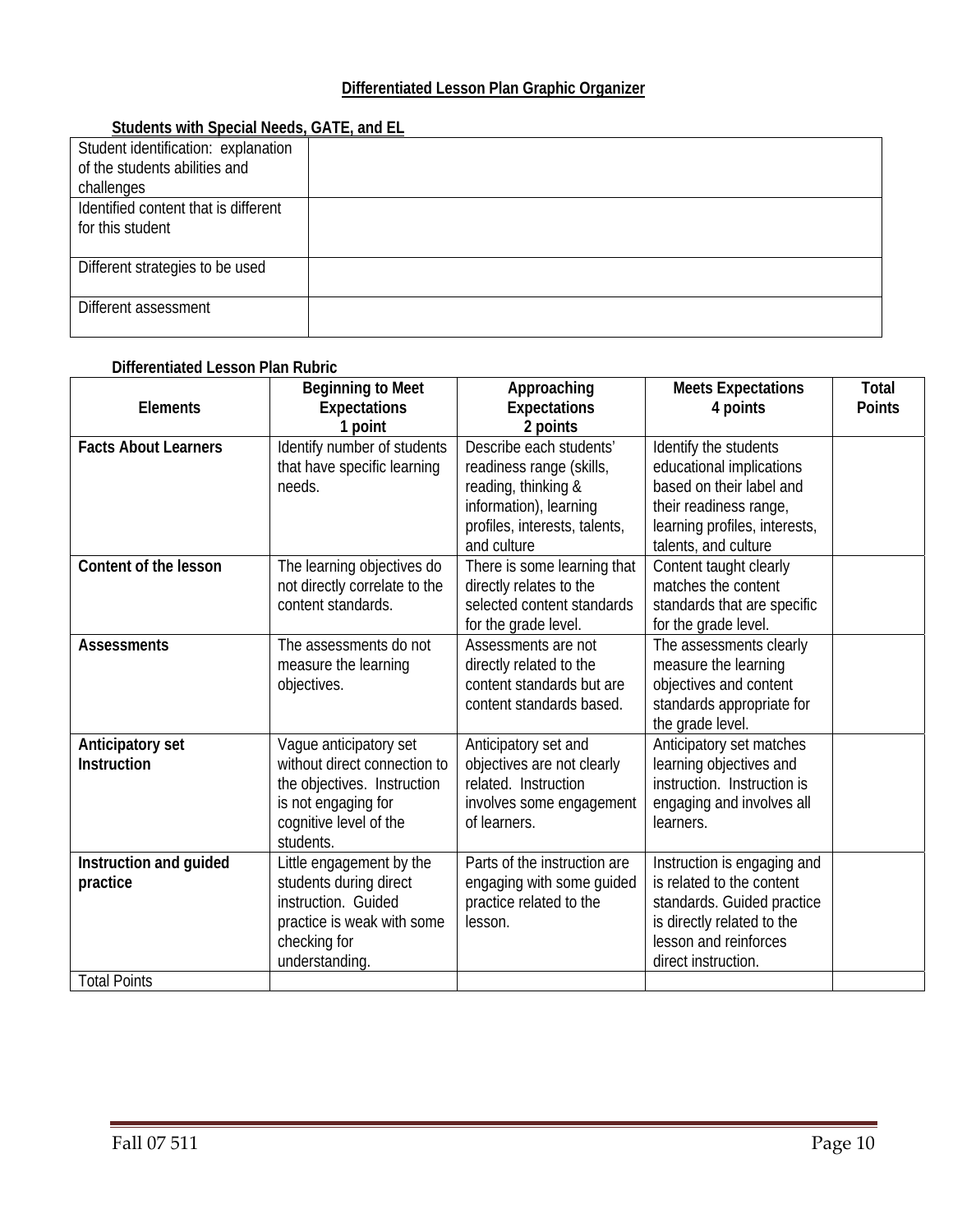## **GROUP PRESENTATION OF LESSON PLAN 5 points**

**Learner Objectives:** To provide all students with knowledge and understanding of the importance of engaging students in each segment of the lesson for optimum learning. To provide all students an opportunity to increase their ability to reflect on the importance of all segments of a lesson plan.

**Assessment:** Working with their small group each student will be assessed by their presentation skills, engagement of the class, ability to check for understanding, ability to present as a group (equal time), and written outline of the presentation. This presentation will be no more than 15 minutes.

| Resource(s): | Title and necessary information:                                             |  |
|--------------|------------------------------------------------------------------------------|--|
| Textbooks    | Grant, Carl. A. & Gillette, Maureen. (2005). Learning to Teach Everybody's   |  |
|              | Children: Equity, Empowerment and Education that is Multicultural. Thomson & |  |
|              | Wadsworth. Chapter 3 & 4                                                     |  |

## **TASKS AND GUIDELINES**

#### **Objectives**

- Each group will present a portion of the lesson they designed.
- The students not presenting will be able to critique and the class will discover the most effective presentation of each segment of a lesson using the reflective process.

#### **Prerequisite skills:**

- Clearly understand the importance of each section of their lesson to use as a presentation.
- Ability to work with their group to determine equal presentation of the lesson plan segment.

#### **Lesson segments to be presented:**

- Considerations before the lesson: Product/assessment, Management/discipline considerations
- Opening the lesson/into: anticipatory set
- Process/steps of instruction/ through: Teacher input, guided practice, independent practice/formative assessment, and closure/ summative assessment
- After the lesson/beyond: reflection

#### **Presentation Rubric: 5 points**

| Element                    | Developing                 | <b>Meets Expectations</b>      | <b>Exceeds Expectations</b>   | Total |
|----------------------------|----------------------------|--------------------------------|-------------------------------|-------|
|                            | 0 point                    | 1/2 point                      | 1 points                      |       |
| <b>Presentation skills</b> | Appears to be confused     | Presents with little knowledge | Clearly presents the          |       |
|                            | about the presentation     | of the groups presentation     | segment of the lesson         |       |
| Engagement of the          | Does not have any          | Some engagement                | Class is actively engaged     |       |
| class                      | engagement of the class    |                                |                               |       |
| Checking for               | Uses poor techniques to    | Has a few techniques to use to | Continually uses appropriate  |       |
| understanding              | see if class is            | see if the class is            | techniques to check for       |       |
|                            | understanding              | understanding                  | understanding                 |       |
| Equal time for             | Does not present equal     | Presents 1/2 of what others in | Presents equal amount of      |       |
| presentation               | portions of the segment    | the group presents             | time.                         |       |
| Outline of                 | Few details in the outline | Has some details of the        | Complete outline with clearly |       |
| presentation               |                            | presentation                   | defined details               |       |
| <b>Total points</b>        |                            |                                |                               |       |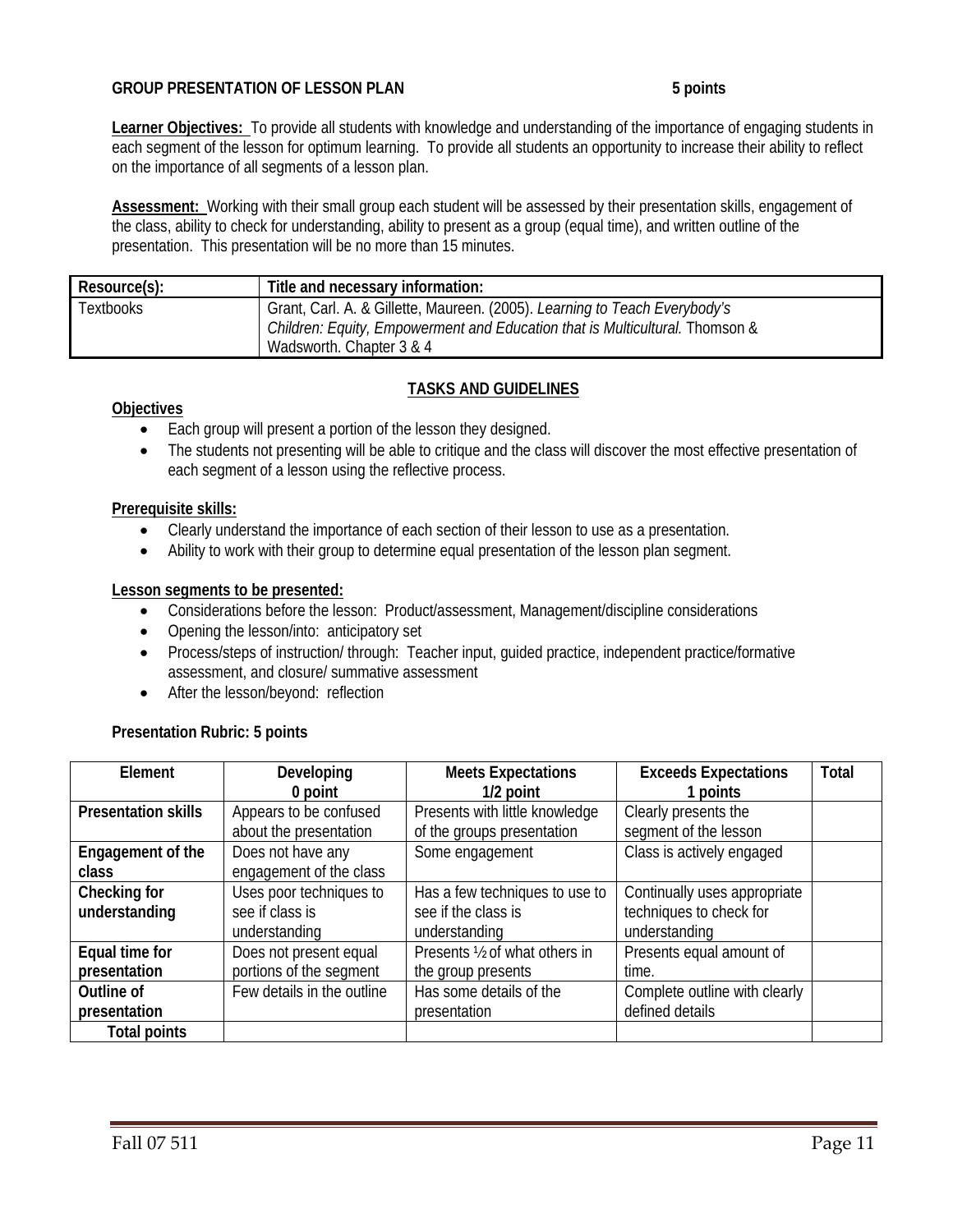| <b>Student Study Team (SST) Process</b> |                                | 20 points                                                                                                                                                                                                                                                                                                                                                                                            |
|-----------------------------------------|--------------------------------|------------------------------------------------------------------------------------------------------------------------------------------------------------------------------------------------------------------------------------------------------------------------------------------------------------------------------------------------------------------------------------------------------|
| Learner Objectives:                     | education pre-referral process | Knowledge and skill in conducting and participating in the Student Study Team general                                                                                                                                                                                                                                                                                                                |
| Assessment:                             |                                | Teacher candidates apply their knowledge of the SST processes completing the SST packet and<br>participate in the simulated SST. Interview a teacher to assist in the understanding of the process.<br>A one page reflection paper by each student will be turned in after participating in the simulated<br>SST. Students who do not participate in the group preparation or simulation will have 5 |

**points deducted from their grade.**

| Resource(s):           | Title and necessary information:                                                                                                                                                   |
|------------------------|------------------------------------------------------------------------------------------------------------------------------------------------------------------------------------|
| <b>Textbooks</b>       | Grant, Carl. A. & Gillette, Maureen. (2005). Learning to Teach Everybody's<br>Children: Equity, Empowerment and Education that is Multicultural. Thomson &<br>Wadsworth. Chapter 5 |
|                        | Villa, R. A. and Thousand, J. S. (2005). Creating an Inclusive School (2nd ed.).<br>Alexandria, VA: Association for Supervision and Curriculum Development.                        |
| <b>Other Resources</b> | Choate, J.S. (2000) Successful inclusive teaching: Proven ways to detect and correct special<br>needs (3rd ed.) Boston: Allyn & Bacon. (ISBN 0-205-30621-7)<br>Chapter 1 & 16      |
| Web site               | Visit a web site to learn more about the child you have selected                                                                                                                   |

## **TASK AND GUIDELINES**

## **Objectives**

- demonstrate knowledge of the use of the SST model
- recognize the various roles of the SST members
- examine support options for students based upon their unique individual characteristics
- understand the use of pre-referral strategies and interventions to assist the child in class
- clarify the initial procedures involved in identifying students for special education support

## **Preparation**

- Complete the Pre-referral/Triad packet with observed characteristics of the student's behavior and learning or behavioral challenges, how the child's characteristics affect school performance, and possible strategies for supporting the student. (use Pre-referral Intervention Manual for reference)
- Interview a teacher to understand the process at that school. The interview will be part of the one page reflection paper. (Questions and interview notes will be turned in with the one page reflection paper.)
- In groups of 4 meet with your Triad model and discuss your student. (teacher, facilitator, parent, and referring teacher)
- Complete the SST Summary Sheet with each column filled out in items that would be covered in an SST.
- Part of the packet will address the needs of the child that your group created as well as information from your text books and web sites you visited to complete your understanding of your child and areas that you need to address as a teacher. The web sites will provide information about the challenging student characteristic and strategies for supporting the student.
- Write a one page reflection responding to the following information:
	- 1. You're rational for inclusive educational opportunities for all students.
	- 2. How would the Triad/pre-referral assist you as a teacher?
	- 3. What principles of universal design guided your decisions for differentiating instruction?
	- 4. What your role as a teacher would be prior to attending an SST with your student.
	- 5. How you will prepare for an SST meeting as a teacher.
	- 6. Interview with a teacher: how this process supports them and how you see SST supporting you as a teacher.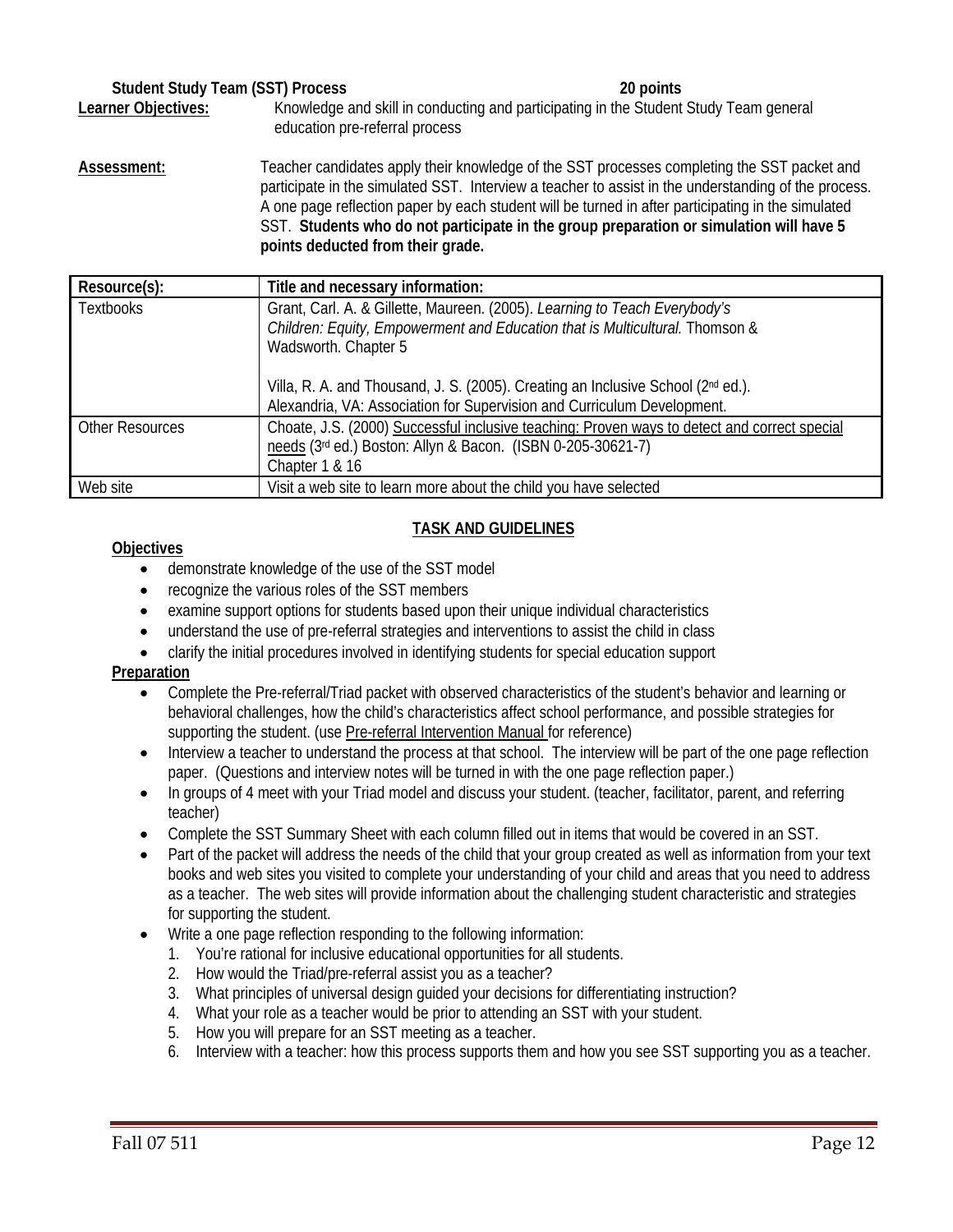| <b>Student Study Team (SST) Rubric</b> |                        |                                       |                                         |              |
|----------------------------------------|------------------------|---------------------------------------|-----------------------------------------|--------------|
| Element                                | Developing<br>1 point  | <b>Meets Expectations</b><br>2 points | <b>Exceeds Expectations</b><br>4 points | <b>Total</b> |
| Completion of the                      | Packet complete.       | Packet complete but does              | Completed packet with direct            |              |
| Pre-referral                           |                        | not show support of all the           | support using all the components        |              |
| process.                               |                        | components of the SST                 | of the SST process.                     |              |
|                                        |                        | process.                              |                                         |              |
| <b>Understands child</b>               | The parent             | The student's strengths,              | The student's strengths, needs,         |              |
| and parent as                          | conference and         | needs, language and culture           | language, and culture are               |              |
| indicated on the                       | needs of the child are | are understood and are                | understood and can incorporate          |              |
| parent conference                      | not clear.             | addressed in the triad                | the child's life outside of the school  |              |
| and student                            |                        | conference.                           | into the triad conference. Clear        |              |
| interview.                             |                        |                                       | understanding of the child (web         |              |
|                                        |                        |                                       | sites, text book reference)             |              |
| Development of                         | The strategies are     | The strategies somewhat               | The strategies recommended              |              |
| interventions is                       | vaque and not          | demonstrates an                       | support the student's uniqueness        |              |
| found in the pre-                      | appropriate for the    | understanding of the                  | and addresses the student's             |              |
| referral triad                         | student to be          | students uniqueness with              | strengths and needs for academic,       |              |
| summary sheet.                         | successful.            | the ability to be successful.         | social/emotional, and physical          |              |
|                                        |                        |                                       | objectives.                             |              |
| Completion of the                      | Few areas are          | Some of the areas are                 | All areas are addressed                 |              |
| SST summary sheet                      | addressed based on     | addressed to assist the               | appropriate to the students needs       |              |
| addressing the                         | the students needs.    | student.                              | both academically and                   |              |
| areas needed from                      |                        |                                       | behaviorally.                           |              |
| the checklist.                         |                        |                                       |                                         |              |
| <b>Resources and</b>                   | The web site and       | The web site and teacher              | The web site and teacher interview      |              |
| reflection.                            | teacher interview give | interview summarized for              | has a brief summary but the             |              |
|                                        | a brief summary and    | the majority of the paper.            | personal reflection demonstrates        |              |
|                                        | reflection without     | There is little reflection on         | and supports your knowledge of          |              |
|                                        | support of the         | how this information will             | the child and what strategies you       |              |
|                                        | identified student.    | assist you as a teacher.              | would use as a teacher.                 |              |
| <b>Total points</b>                    |                        |                                       |                                         |              |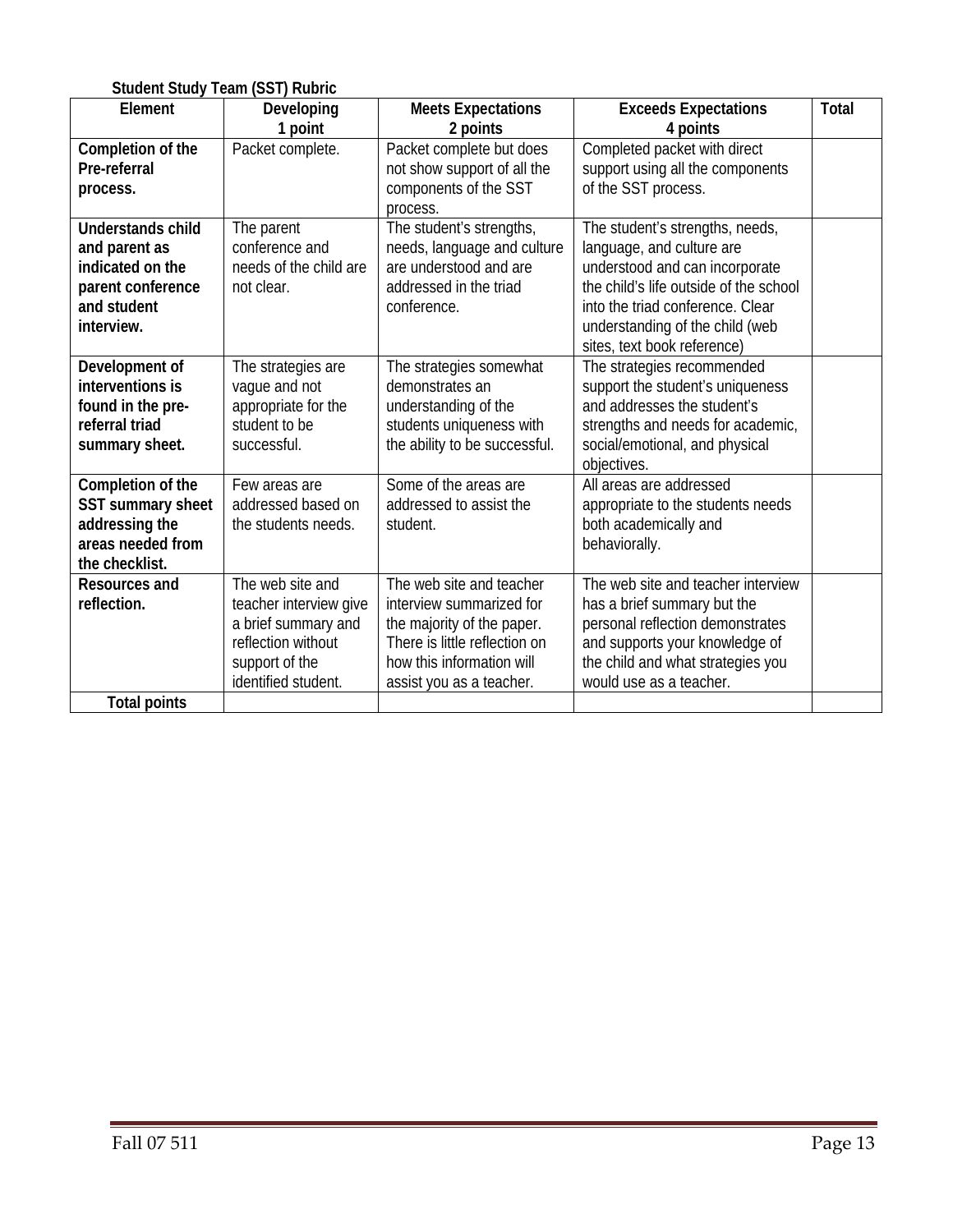Learner Outcomes: Teacher candidates will:

- apply their knowledge of professional observation skills, including identification of major characteristics of the learning and social behaviors of typical and atypical students
- differentiate between professional and unprofessional observation skills
- record what they observe by identifying the students educational needs
- write up their observation notes with recommendations for curriculum and instructional implications

# Assessment: Teacher candidates will apply their knowledge of professional observation skills and curriculum and instructional strategies

- 1) to observe a student
- 2) take objective notes on the student's behavior, and
- 3) write up a report summarizing the observation and make educational recommendations for the student.

| <b>Resources</b>       | Title and necessary information:                                                                                                                                                                                                                       |
|------------------------|--------------------------------------------------------------------------------------------------------------------------------------------------------------------------------------------------------------------------------------------------------|
| <b>Textbooks</b>       | Grant, Carl. A. & Gillette, Maureen. (2005). Learning to Teach Everybody's<br>Children: Equity, Empowerment and Education that is Multicultural. Thomson &<br>Wadsworth.<br>Chapter 3,4,5                                                              |
|                        | Turnbull A., Turnbull, R. & Wehmeyer, M.L. (2007). Exceptional Lives: Special Education in<br>Today's Schools, 5th Ed. Upper Saddle River, New Jersey: Pearson, Merrill Prentice Hall.<br>pp. 252-253, 321 & 417                                       |
| <b>Other Resources</b> | Choate, J. S. (2004) Successful inclusive teaching (4rd ed.) Needham, MA: Allyn & Bacon.<br>Chapters 1-3                                                                                                                                               |
| Internet Resources     | Tomlinson, Carol Ann. (1999). The Differentiated Classroom: Responding to the needs of all<br>learners. Alexandria, VA: Association for Supervision and Curriculum Development. ISBN<br># 0-87120-342-1 (Available free through CSUSM ebooks library.) |

## **Task Guidelines**

1. Identify a student to observe.

Chose a child that represents a non regular education student: English Learner, student that is an accelerated learner, student that has a special education label under IDEA or ADA, or has participated in a SST)

Make sure the teacher understands that you are not helping in the classroom during this observation.

- 2. Observe the student for 60 minutes (must include learning activities)
- 3. It is NOT REQUIRED to see the student's records. These are confidential and you may not have access. If you are able to read the child's record include that in your background report.
- 4. Remember to keep all information about your student confidential. Use pseudonyms (false names) for the child, the child's teacher and the school.
- 5. Write Student Data: Part I of Report. (This part of the report is only a documentation of what you see and hear. DO NOT include any opinions.)
- 6. Write Observation Summary & Recommendations: Part II of Report (This is the only place you can share your opinions.)

## **Background Information**

- Student's Pseudonym
- Your name
- Chronological Age of Student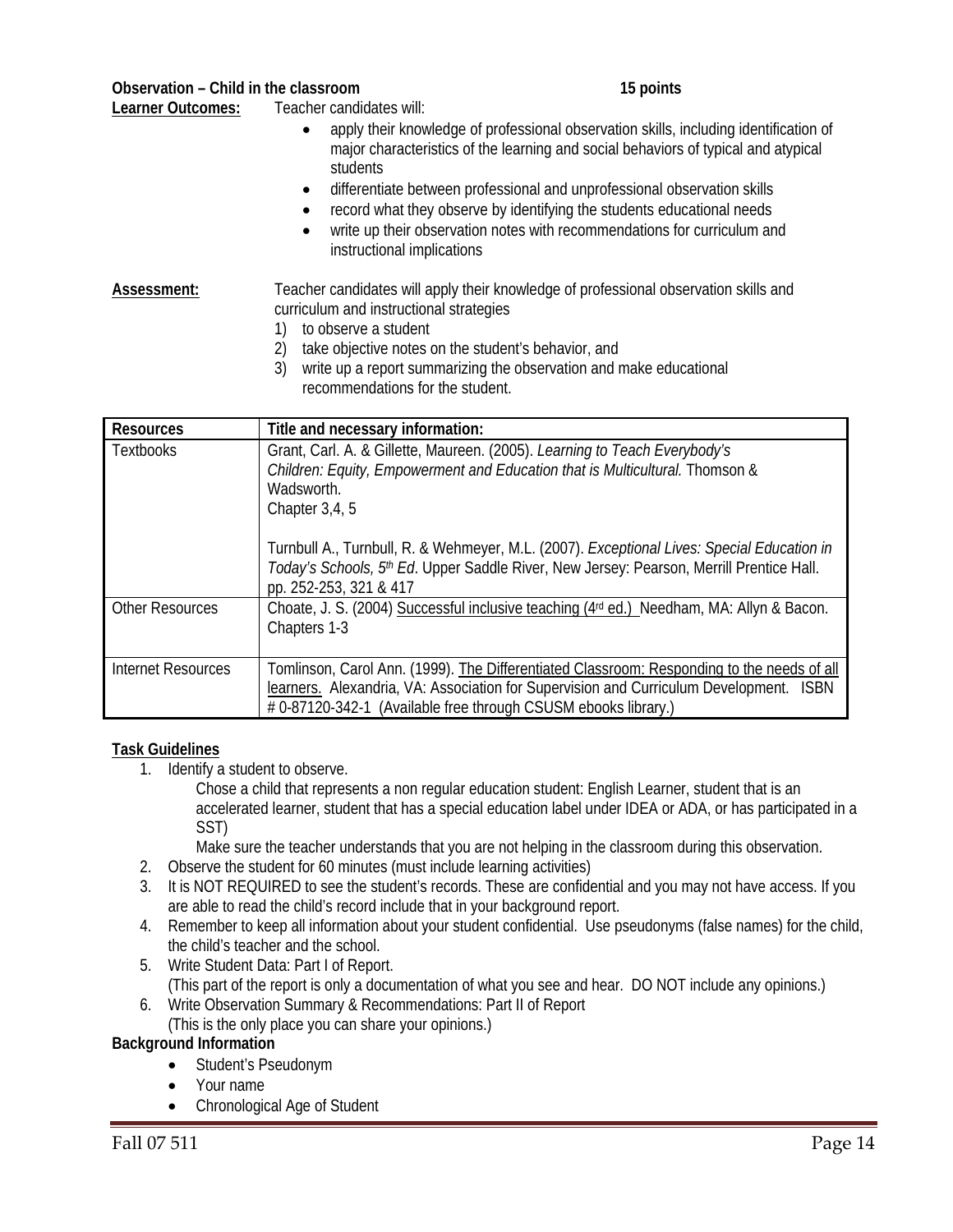- Student's Grade
- Pre-school and K-12 school history if available
- Health issues (allergies, diagnosed ADHD, glasses…)
- Family information: does the child live with and who else is part of the student's family (divorced parents, raised by grandmother, siblings, foster family…)
- Special service student receives (IEP, SST, ESL, referred for testing)
- Attendance and tardiness concerns

#### **Placement**

- What program is student receiving students from
- Where is student receiving those services?
- What portion of the day is the student in general education?
- What portion is student in other placements?
- How have the student's unique needs and services impacted their success/progress in school?
- Describe the setting in which you observed the student in detail
	- o What does the room look like?
	- o Where is the student in the room?
	- o Who are the educators in the room?
	- o What proximity do the educators have with the student?
	- o What students are near the student you are observing?

#### **Performance (Student learning)**

- Describe the student's body language
- Describe the student's facial expressions
- Describe the student's actions/activities as they participate in class
- Describe the student's verbal and nonverbal interactions with peers and adults
- What does the student do to show their learning?
- What type of checking for understanding for the students learning is evident
- Describe verbal and nonverbal interactions adults have with student (how does the teacher interact with the student)
- Describe verbal and nonverbal interactions peers have with student

#### **Summary**

- Describe the students areas of strength
- Describe the students areas of need
- Use data from observation to support your assessment

## **Recommendations**

- How could the content of the lesson be adapted to meet the student's needs?
- How could the teacher engage the student in the lesson?
- What other strategies could the teacher have used to meet the needs of this student?
- What adaptations for checking for understanding or assessment could have been used?
- What are your recommendations for behavior management (seating arrangement, contract, management strategies…) to help this student succeed?
- What does the student need to succeed?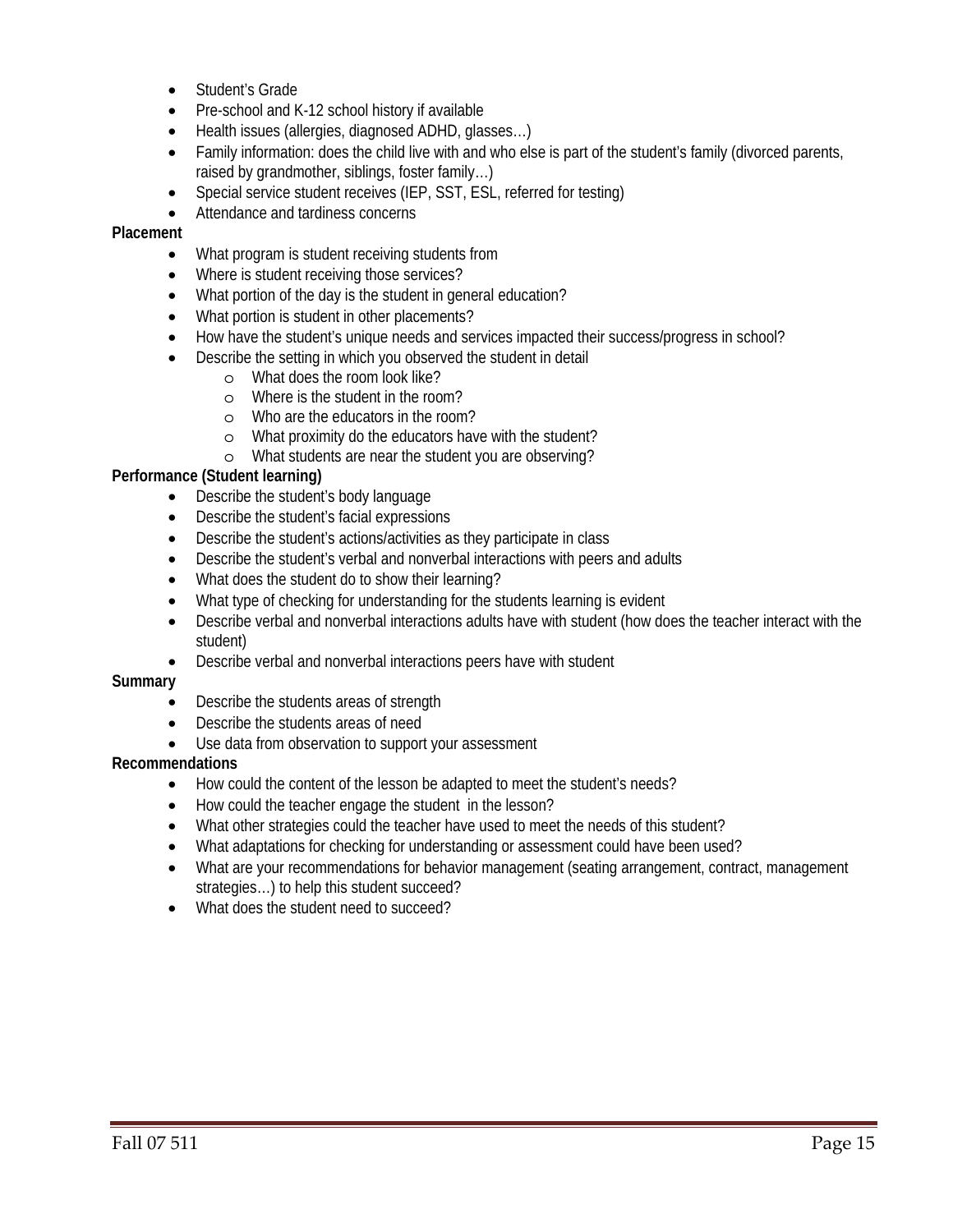| Rubric for Observation: Child in classroom<br>15 Points |                                                                                    |                                                                                                        |                                                                                |               |
|---------------------------------------------------------|------------------------------------------------------------------------------------|--------------------------------------------------------------------------------------------------------|--------------------------------------------------------------------------------|---------------|
| <b>Elements</b>                                         | <b>Beginning to Meet</b><br><b>Expectations</b><br>1 points                        | <b>Approaching Expectations</b><br>2 point                                                             | <b>Meets Expectations</b><br>3 points                                          | <b>Points</b> |
| <b>Background Information</b>                           | Minimum information to<br>the children observed                                    | Some details about the<br>children observed                                                            | Complete information to<br>demonstrate understanding<br>of the child           |               |
| Placement                                               | Identifies programs the<br>student is placed in.                                   | Information about the<br>students placement is vague                                                   | Clearly defines the students<br>day and the programs they<br>participate in    |               |
| Performance (student<br>learning)                       | Vaque understanding of<br>the students learning that<br>is taking place            | Some understanding of the<br>students learning and<br>interactions in the classroom                    | Details explain the learning<br>by the student with peers<br>and teacher       |               |
| Summary                                                 | No evidence to show<br>understanding of the<br>child's strength and<br>challenges. | Assessment of the strengths<br>and challenges is not based<br>on evidence                              | Supporting evidence to<br>show the strengths and<br>challenges of the student. |               |
| <b>Recommendations</b>                                  | Recommendations to<br>improve student<br>understanding are not<br>clear.           | There are a few<br>recommendations to show<br>the child could have used<br>some additional assistance. | Recommendations clearly<br>define the understanding of<br>the child's needs.   |               |
| <b>Total Points</b>                                     |                                                                                    |                                                                                                        |                                                                                |               |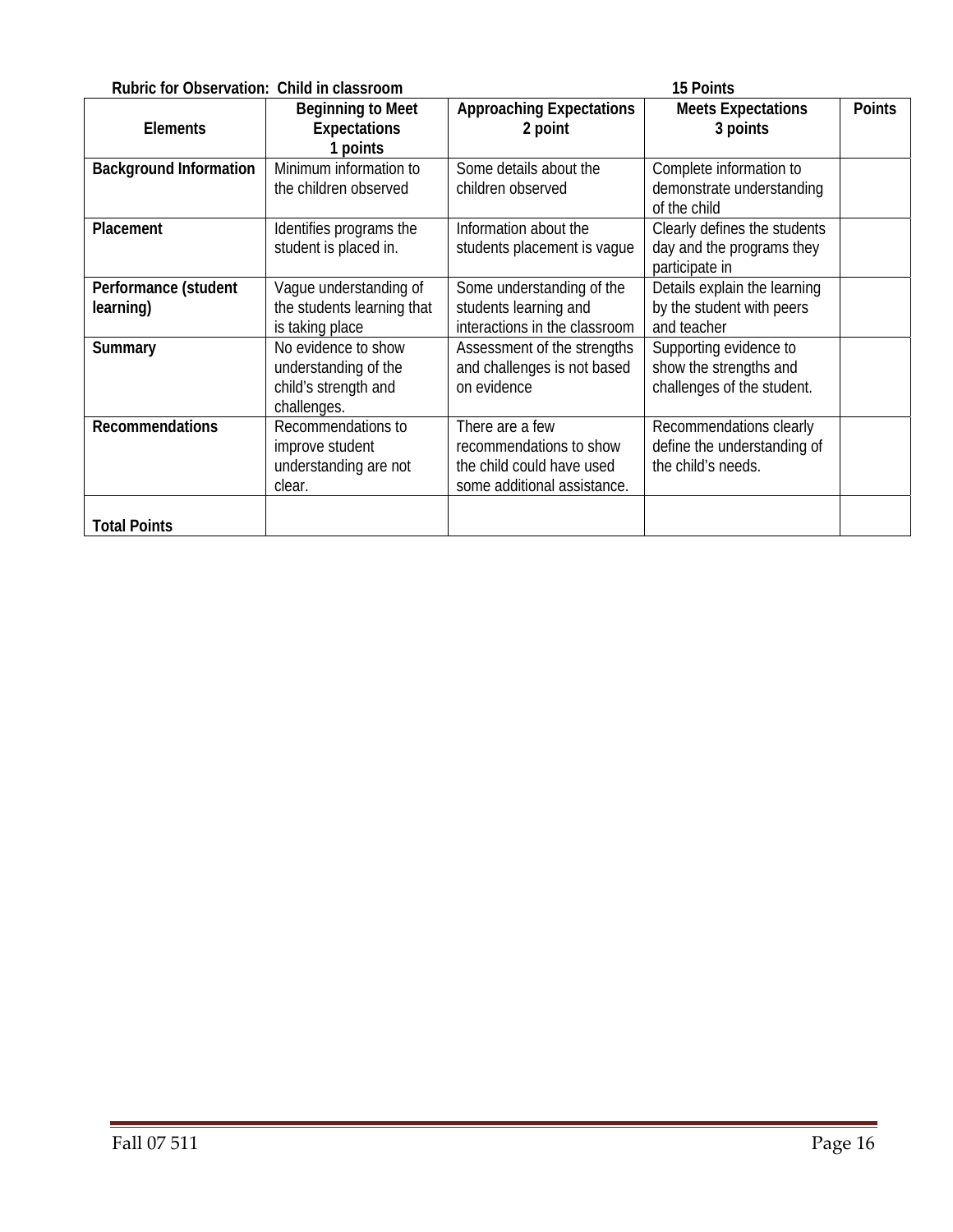## Learner Objectives: Knowledge and skill in creating an electronic portfolio.

**Assessment:** Teacher candidates apply what they have learned from the required assignments to the TPE's designated in a cogent, first person reflection in TaskStream. Teacher candidates will include all necessary components in their final submission of the electronic portfolio.

| Resource(s):     | Title and necessary information:                                                                                                                                                                                                                                                                                                                                                   |
|------------------|------------------------------------------------------------------------------------------------------------------------------------------------------------------------------------------------------------------------------------------------------------------------------------------------------------------------------------------------------------------------------------|
| Internet Site(s) | http://lynx.csusm.edu/coe/eportfolio/index.asp<br>This will take you to the CSUSM COE website where you can get help with how to create your<br>electronic portfolio and information on the required elements.<br>http://www.taskstream.com<br>This is the TaskStream home page where you will register for Taskstream and return to when<br>working on your electronic portfolio. |

## **Task Guidelines for Electronic Portfolio – Taskstream TPEs**

The purpose of the portfolio is to assess how well you meet the TPEs. Although all the artifacts you place (more than 1 per TPE) in your portfolio have been assessed/graded by your professors, it is not clear if you have a thorough understanding of the TPEs and can make the connection between the assignments completed in class with the teaching you have experienced and the TPEs. Your task to write a cogent reflective essay for each TPE on how the artifacts you have chosen provide evidence that shows you have demonstrated meeting each TPE. Each narrative must include a: a) description b) analysis and c) reflection.

#### **Responses to TPE's 6d and 9:**

It is important to recognize that the TPEs are threaded throughout the credential program, as a whole, and are addressed multiple times in each course. Even though we are referencing and seeking to understand many TPEs in this course, you are specifically responsible for writing a response for TPE **6d and 9** in the Task Stream Electronic Portfolio.

Each assigned response will relate to course assignments, discussions, and/or readings that provide a deeper understanding of the specified TPE. As you write, the goal is to describe your learning as it relates to the TPE, to analyze artifacts (assignments) and explain how they are evidence of your learning, and to reflect on the significance of your learning (the "so what") and where you need to go next related to the TPE. A four paragraph structure will help you develop your response. It is suggested to type your response into a *Word* document and paste it into Taskstream once you have proofed it for spelling, grammar and understanding.

#### **TPE Narrative Response Structure**

**1st paragraph: Description:** Introduction to your response that uses the words of the TPE. DO NOT restate the TPE; instead, introduce your reader to the focus of your response as it relates to the TPE. This is basically an extended thesis statement related to the TPE. Use first person language. Introduce the names of the pieces of artifact evidence you will explain and analyze in paragraph 2 and 3.

**2nd paragraph: Analysis of Artifact Evidence #1:** Explain how one attached artifact is evidence of your learning related to the TPE. The key here is "evidence." How does this artifact prove that you have learned something specific related to this TPE? Describe, analyze and reflect on your artifact here

**3rd paragraph: Analysis of Artifact Evidence #2:** Explain how another attached artifact is evidence of your learning related to the TPE. Describe, analyze and reflect on your artifact here.

**4th paragraph: Reflection:** Reflect upon and summarize the significance of your learning overall (connected to the TPE) and explain what you still need to learn related to this TPE. This addresses the "so what?" or "the big picture" of your learning. How does knowing this impact you and students?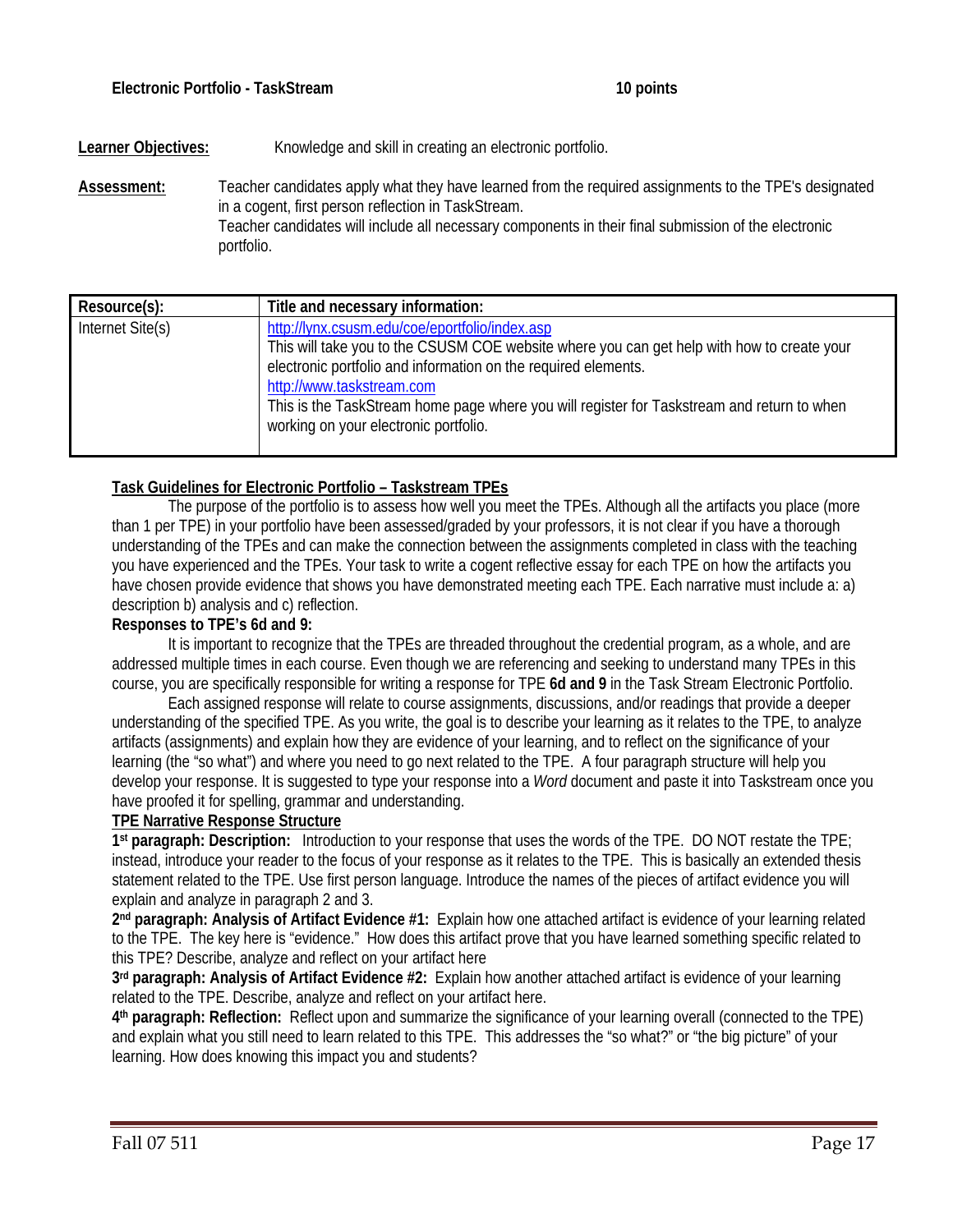## **Upload your TPE Narrative Response in as a Text**

- Copy the complete TPE response in the word document
- Proof your TPE narrative response. Remember to use spell and grammar check.
- Open your Tasksteam account
- Go to "View My Work"
- Click on "CSUSM Multiple Subject Portfolio" this should take you to "#3 Edit Content"
- Go to the TPE number you are working on
- Go to "Add/Edit"
- Go to Text
- Paste your complete TPE response into the text box
- Check for completeness

#### • **Upload TPE Evidence Artifacts**

- Open your Tasksteam account
- Go to "View My Work"
- Click on "CSUSM Multiple Subject Portfolio" this should take you to "#3 Edit Content"
- Go to the TPE number you are working on
- Go to "Add/Edit"
- Go to Attachment
- Name file. Choose the name you use to refer to the evidence within the TPE Narrative Response. Capitalize like a title.
- Choose your file from your computer and upload your attachment
- Describe your file. Write a sentence or two to elaborate on this evidence beyond it's name.
- If you would like you can select standards that are aligned with the artifact and TPE.
- Spell Check
- Check for attachment format and completeness.

Be succinct in your writing; more is NOT better. State your ideas clearly and keep them grounded in the evidence of your learning as represented by your artifacts. When you submit each TPE response, you will receive feedback from the instructor that asks for revision or says that you are done. You will not get full credit for this assignment if you are asked to revise and you do not. Please continue to check your TaskStream portfolio until the instructor says you are done with each TPE response for the course. More details about using TaskStream will be given in class and can be found on WebCT.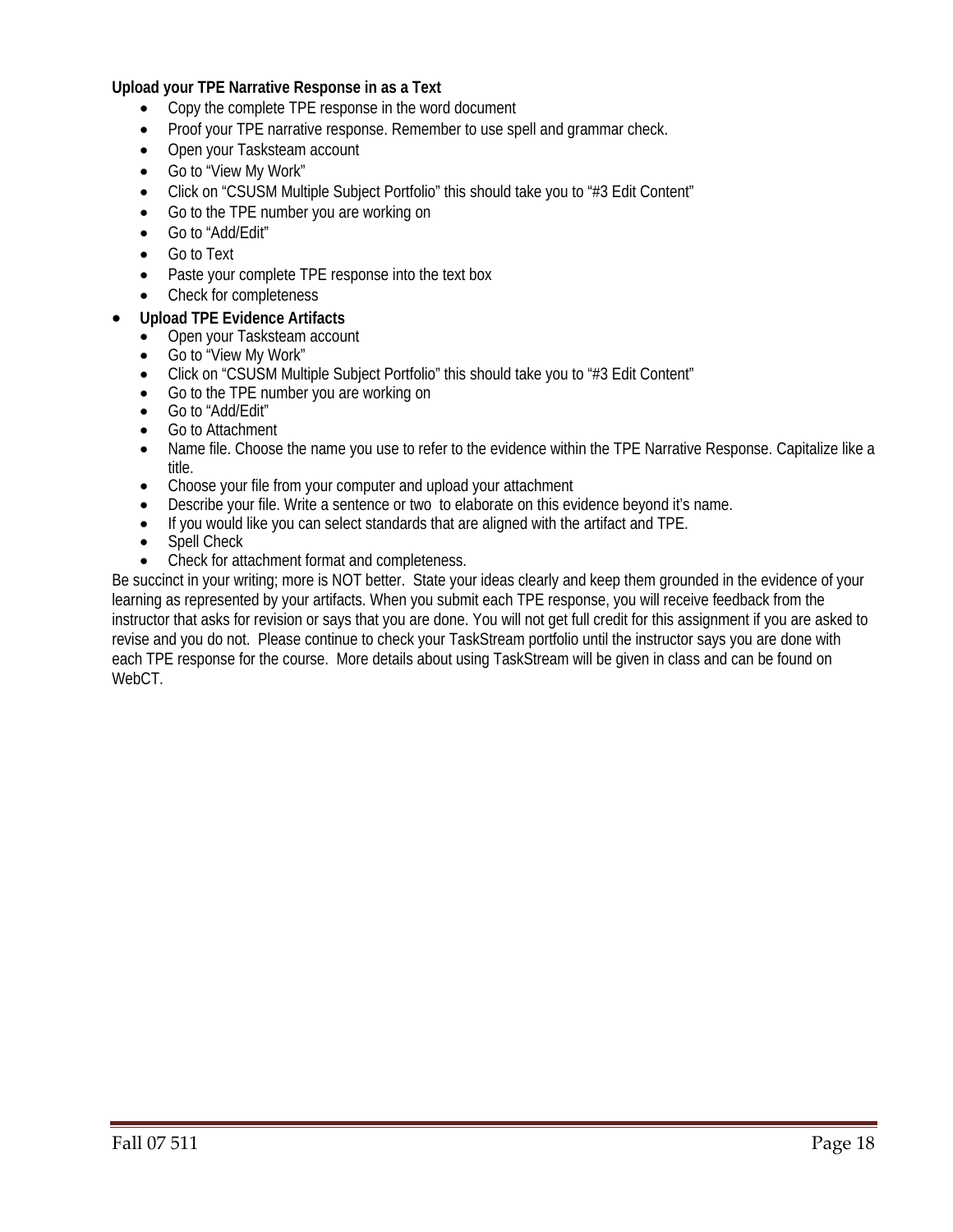## **TaskStream TPE Response Checklist**

*Your TPE response should include the following DESCRIPTION, ANALYSIS, and REFLECTION sequence and contain a minimum of two artifacts as evidence of your learning. Where possible, include artifacts from both your coursework and your field work.* 

| Description Paragraph (DESCRIBE your learning relative to the TPE)<br>Did you identify what part of the TPE you are addressing using language<br>from the TPE?<br>Did you give an overview of your learning related to the elements of the<br>٠<br>TPE you identified above?<br>Did you name the artifacts you will be explaining in your following<br>٠<br>paragraphs as evidence of your learning?<br>Did you capitalize the name of your artifact attachments like a title?<br>٠<br>Are you consistent about what you call your evidence?<br>$\bullet$<br>Did you spell out acronym and then introduce acronym in a parenthesis?<br>Did you use first person language? |  |
|---------------------------------------------------------------------------------------------------------------------------------------------------------------------------------------------------------------------------------------------------------------------------------------------------------------------------------------------------------------------------------------------------------------------------------------------------------------------------------------------------------------------------------------------------------------------------------------------------------------------------------------------------------------------------|--|
| Evidence Paragraph (ANALYZE an artifact to demonstrate your learning)<br>Did you identify the artifact you are analyzing?<br>Did you explain how this piece of evidence addresses elements of the<br>$\bullet$<br>TPE you outlined in your opening paragraph?<br>Is this artifact a good representation of the elements of this TPE-is it<br>$\bullet$<br>an effective representation of your learning related to this TPE?<br>Did you use first person language?<br>$\bullet$<br>Did you attach your artifact to your response in TaskStream?<br>٠<br>Does your attachment have an appropriate title and short descriptor?                                               |  |
| Evidence Paragraph (ANALYZE an artifact to demonstrate your learning)<br>Did you identify the artifact you are analyzing?<br>Did you explain how this piece of evidence addresses elements of the<br>$\bullet$<br>TPE you outlined in your opening paragraph?<br>Is this artifact a good representation of the elements of this TPE-is it<br>$\bullet$<br>an effective representation of your learning related to this TPE?<br>Did you use first person language?<br>٠<br>Did you attach your artifact to your response in TaskStream?<br>$\bullet$<br>Does your attachment have an appropriate title and short descriptor?                                               |  |
| Reflection Paragraph (REFLECT on your learning and next steps)<br>Did you reflect upon and summarize the significance of your learning<br>$\bullet$<br>overall (connected to the TPE)<br>Did you explain what you still need to learn related to this TPE?<br>$\bullet$<br>Did you use first person language?                                                                                                                                                                                                                                                                                                                                                             |  |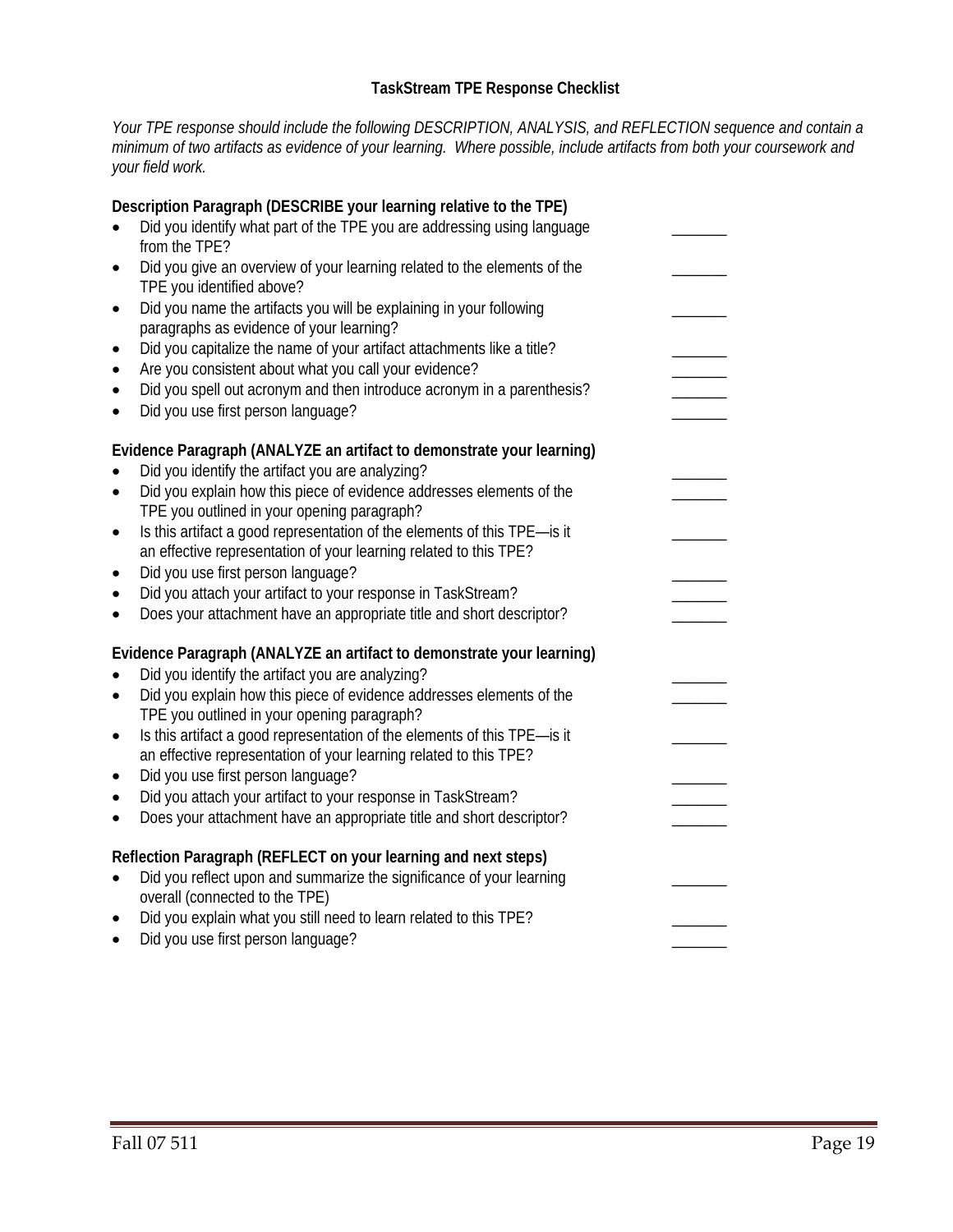|                  | <b>Rubric for Taskstream</b>                             |                                                                                   |                                                                                                            |                 |
|------------------|----------------------------------------------------------|-----------------------------------------------------------------------------------|------------------------------------------------------------------------------------------------------------|-----------------|
| Element          | <b>Beginning to Meet</b><br><b>Expectations</b><br>point | <b>Approaching Expectations</b><br>2 points                                       | <b>Meets Expectations</b><br>5 points                                                                      | Total<br>points |
| TPE 6D           | Has some understanding of<br>addressing the TPE          | Understands the format of the<br>TPE but does not address each<br>area adequately | TPE shows the understanding<br>of the concept and has artifacts<br>that relate to the TPE<br>expectations. |                 |
| TPE <sub>9</sub> | Has some understanding of<br>addressing the TPE          | Understands the format of the<br>TPE but does not address each<br>area adequately | TPE shows the understanding<br>of the concept and has artifacts<br>that relate to the TPE<br>expectations. |                 |
| Total            |                                                          |                                                                                   |                                                                                                            |                 |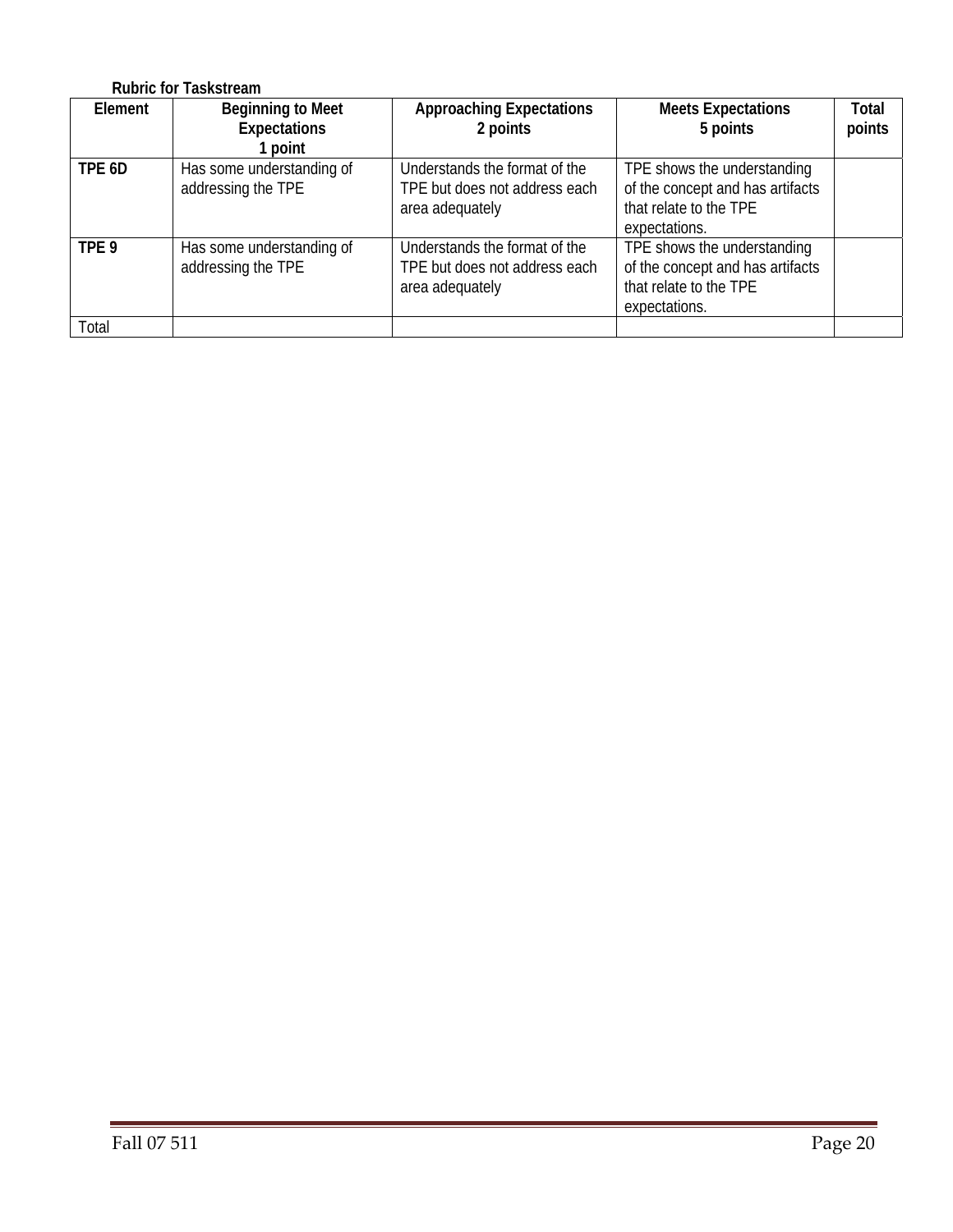| Experiencing diversity (minority report) |  | 15 points                                                                                         |
|------------------------------------------|--|---------------------------------------------------------------------------------------------------|
| Learning outcomes                        |  | Students will be able to understand the challenge of feeling successful in an unfamiliar          |
| of their choice.                         |  | setting/culture/language through direct, meaningful participation in the setting/culture/language |
|                                          |  |                                                                                                   |

| Assessment | Prerequisite will include becoming familiar with the event they are going to attend through the |
|------------|-------------------------------------------------------------------------------------------------|
|            | internet or other resources.                                                                    |
|            | Teacher candidates will write a 3 page about an event they attended that was unfamiliar to them |
|            | based on culture, ethnicity, gender, or religious beliefs.                                      |
|            |                                                                                                 |

| Resources  | Web site or other resource for prerequisite of chosen event                                 |
|------------|---------------------------------------------------------------------------------------------|
|            |                                                                                             |
| Assessment | Experiencing an event that causes the candidate to experience and understand how to support |
|            | their future students when they enter their class that is unfamiliar to them.               |

## **Prerequisite skills:**

- 1. Chose an event that you are not familiar with that will give you a new culture, ethnicity, gender, or religious experience. **This must be a new event that you are NOT familiar with and you must go by yourself.**
- 2. Become knowledgeable about the event you will be visiting for background information.

#### **Task guidelines:**

- 1. Give a description of the background information that was found prior to attending the event.
- 2. Give a description of the unfamiliar setting and culture of the event you attended.
- 3. Define how this unfamiliar event was an experience for you either negative or positive and why.
- 4. Describe interactions you had with individuals/group from the event.
- 5. Discuss one to three similarities/differences between your perspectives after reading about the event prior to attending.
- 6. Explain how this experience was different or similar to other events you have attended.
- 7. Write a reflection of your feelings of the unfamiliar event and draw some conclusions how you will parallel that situation which your students may also experience those feelings as they enter your class.
- 8. Discuss strategies you will use to diffuse students feelings of the unfamiliar or feeling left out.
- 9. Discuss how this experience will assist you in understanding students you will have in your class.

| Element                           | <b>Beginning to Meet</b><br><b>Expectations</b><br>1-2 points                | <b>Approaching Expectations</b><br>2-3 points                                         | <b>Meets Expectations</b><br>3-4 points                                                                                                        | <b>Total</b><br>points |
|-----------------------------------|------------------------------------------------------------------------------|---------------------------------------------------------------------------------------|------------------------------------------------------------------------------------------------------------------------------------------------|------------------------|
| Prerequisite                      | Some information                                                             | Give some specific information<br>about the event prior to<br>attending               | Give specific information and<br>connected with concerns or<br>feelings prior to the event (3)                                                 |                        |
| <b>Experience of event</b>        | Give more details about the<br>event than the experience                     | Connect part of the event with<br>reflective thoughts                                 | Event is connected with prior<br>experiences and reflection<br>about the event is strong. (4)                                                  |                        |
| Interaction with<br>people        | Had no interaction, just<br>observed                                         | Had some interaction but does<br>not reflect what was learned<br>from the individuals | Interaction with individuals<br>reflecting on what was learned<br>from the participants. (4)                                                   |                        |
| <b>Strategies for</b><br>students | Have a vague idea of how this<br>experience can transfer to the<br>classroom | Able to give one strategy that<br>can be used for students                            | Give 3 or more strategies that<br>could be used to assist<br>students in feeling comfortable<br>in your class in an unfamiliar<br>setting. (4) |                        |
| <b>Total points</b>               |                                                                              |                                                                                       |                                                                                                                                                |                        |

## **Rubric for experiencing diversity**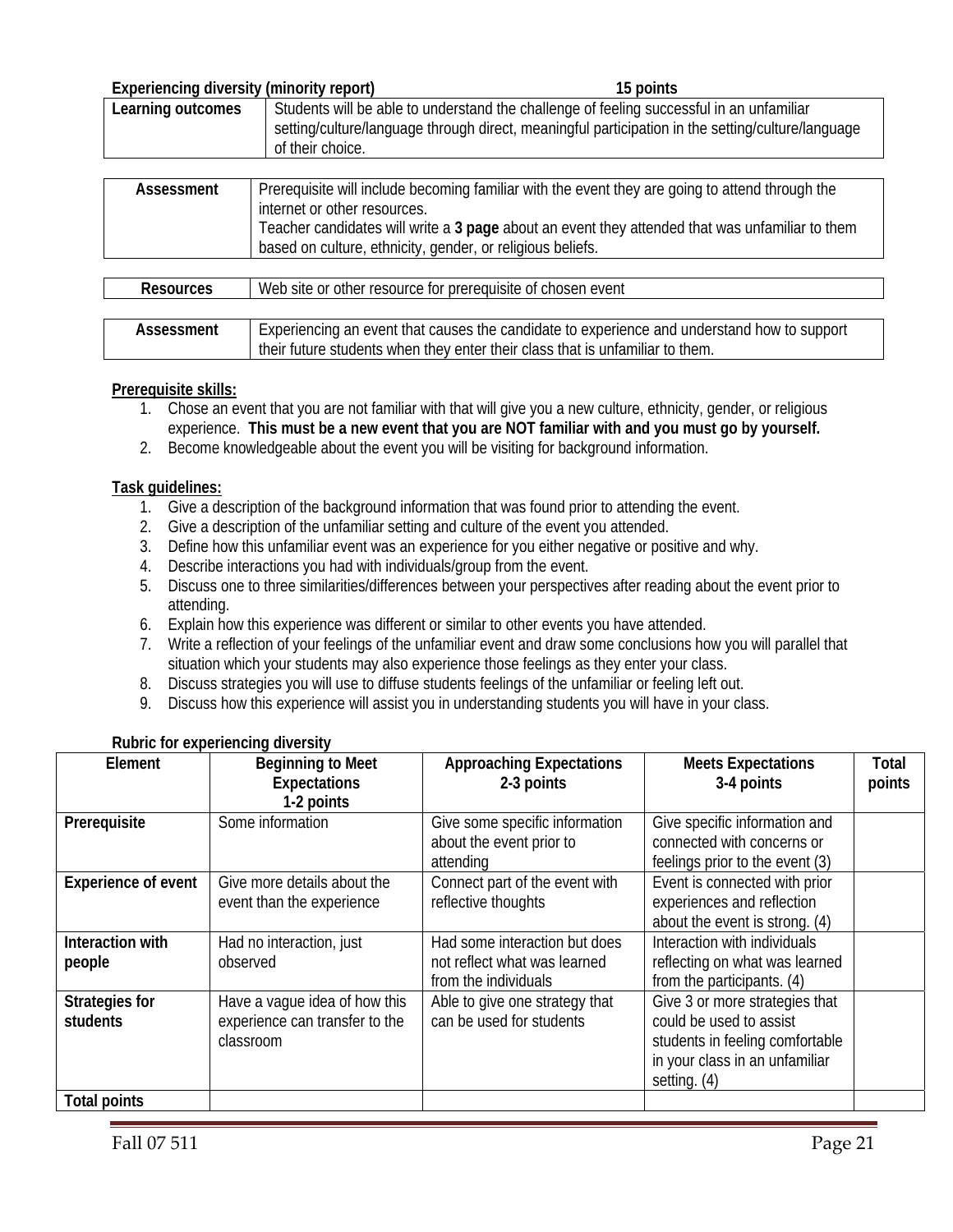#### **Classroom Management 15 points 15 points 15 points**

**Learner Objectives:** Teacher candidates will be able to design a classroom management plan for students with diverse needs.

**Assessment:** Teacher candidates will write a **3 page** group paper on classroom management plan that addresses all students' needs for a specific grade level. Teacher candidates will identify a minimum of three beliefs about teaching and learning and show how their beliefs are implemented in the management plan including levels of consequences and rewards. Each candidate will write a one page reflection sheet regarding how they see themselves implementing the classroom management plan the group has identified.

| <b>Resources</b>       | Title and necessary information:                                                                                                                                                                                                                                                                            |
|------------------------|-------------------------------------------------------------------------------------------------------------------------------------------------------------------------------------------------------------------------------------------------------------------------------------------------------------|
| <b>Textbooks</b>       | Grant, Carl. A. & Gillette, Maureen. (2005). Learning to Teach Everybody's<br>Children: Equity, Empowerment and Education that is Multicultural. Thomson &<br>Wadsworth. Chapter 3<br>Villa, Richard, & Thousand, Jacquelyn. (1995). Creating and inclusive school. Alexandria, VA: ASCD.<br>Chapters 3 & 5 |
| <b>Other Resources</b> | Choate, J. S. (2000) Successful inclusive teaching (3rd ed.). Needham, MA: Allyn & Bacon. Chapter 15                                                                                                                                                                                                        |
| Internet Site(s)       | Visit a website                                                                                                                                                                                                                                                                                             |

## **Prerequisite skills:**

- Teacher candidates are able to identify and discuss their beliefs about teaching and learning as related to student behavior.
- Teacher candidates are able to identify strategies to meet the needs of
	- o Students learning English
	- o Student that are accelerated learners
	- o Students that need special education support under IDEA and/or ADA

## **Task Guidelines**

1. Complete the 3 following activities to prepare your group for writing your discipline plan:

- Read 3 or more discipline theories/classroom management models from texts or websites.
- One hour and a half of observation of a classroom focusing on the teachers strategies for classroom management.
- Interview the teacher you observe about their educational beliefs and how they implement those beliefs in their classroom management plans in connection with your observation

2. Identify grade level/types of students (EL, GATE, Special education and, regular) and develop a discipline plan that has consequence and rewards that are suitable for that grade level and the student needs.

3. Identify a minimum of three core beliefs you have about teaching and learning and how those impact your classroom management plan.

4. Discuss 2-3 management strategies you will use to assist your students in following your management plan.

5. The one page reflection sheet will connect the classroom observation, teacher interview, and web sites with the group management plan.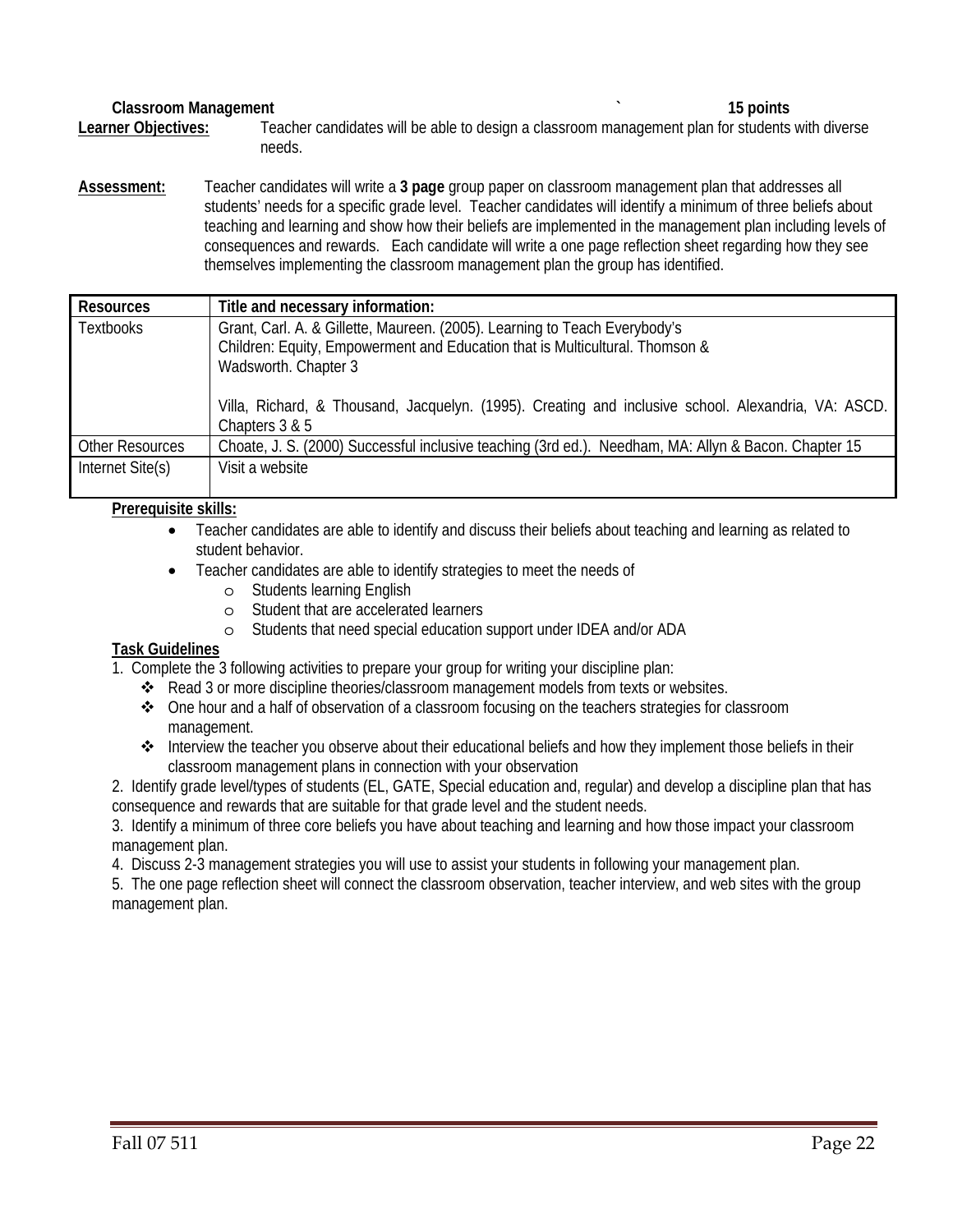# **Rubric Classroom Management Plan**

| <b>Elements</b>                                                                 | <b>Beginning to Meet</b><br><b>Expectations</b><br>1-2 points                          | <b>Approaching Expectations</b><br>3 points                                                           | <b>Meets Expectations</b><br>4 points                                                                            | Total<br><b>Points</b> |
|---------------------------------------------------------------------------------|----------------------------------------------------------------------------------------|-------------------------------------------------------------------------------------------------------|------------------------------------------------------------------------------------------------------------------|------------------------|
| Prerequisite<br>tasks                                                           | Evidence of completing one                                                             | Evidence of completing two                                                                            | Evidence of completing three                                                                                     |                        |
| Identification of<br>student<br>grade/population                                | Vaque definition of students<br>and their needs.                                       | Students identified without<br>clear characteristics                                                  | All students identified with<br>clear knowledge of student<br>behavior and needs                                 |                        |
| Educational<br><b>Beliefs</b>                                                   | Identify 1beliefs.                                                                     | Identify 3 beliefs with vague<br>understanding of how they are<br>impacted by the management<br>plan. | Identify 3 educational beliefs,<br>describe how they will be<br>implemented in your<br>classroom management plan |                        |
| Define your<br>management plan                                                  | Define plan without reasoning                                                          | Define your plan with some<br>thought and explanation                                                 | Define your plan with sound<br>reasoning that is defensible for<br>that grade level.                             |                        |
| Strategies to<br>assist the students<br>in the<br>implementation of<br>the plan | There is little connection<br>between your strategies and<br>your educational beliefs. | Some of your strategies are<br>linked to your educational<br>beliefs.                                 | Each strategy is clearly linked<br>to your educational beliefs<br>based on the needs of the<br>student.          |                        |
| <b>Total Points</b>                                                             |                                                                                        |                                                                                                       |                                                                                                                  |                        |